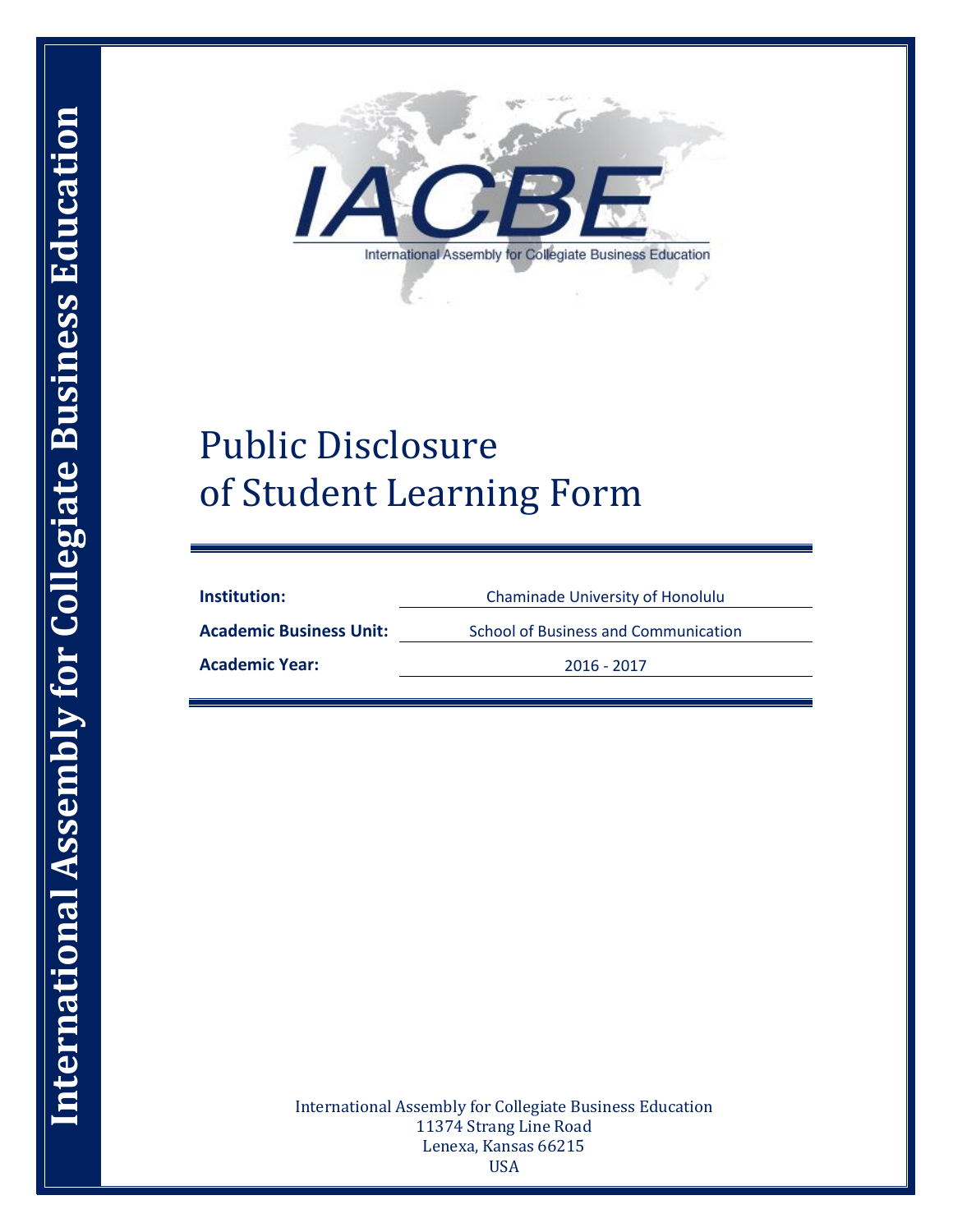# **Report of Student Learning and Achievement Chaminade University School of Business and Communication**

**For Academic Year:** 2016 - 2017

| <b>Mission of the School of Business and Communication</b>                                                                                                                                                                                                                                                                                                                                                                                       |                                                                                   |  |  |  |
|--------------------------------------------------------------------------------------------------------------------------------------------------------------------------------------------------------------------------------------------------------------------------------------------------------------------------------------------------------------------------------------------------------------------------------------------------|-----------------------------------------------------------------------------------|--|--|--|
| Mission statement for undergraduate business programs<br>Our mission in providing undergraduate business programs at Chaminade is to prepare students to enter careers in industry, government,<br>and not-for-profit organizations and to provide businesses in Hawaii with competent employees who are able to contribute to their<br>organization's success and to the community good.                                                        |                                                                                   |  |  |  |
| Mission statement for graduate business program<br>The MBA program provides students with the tools and perspectives needed to lead and manage for business results and the public good.<br>Our mission is to develop leaders for business, government, and not-for-profit organizations in Hawaii and to provide transferable business<br>skills that will enable graduates to succeed in organizations across the country and internationally. |                                                                                   |  |  |  |
|                                                                                                                                                                                                                                                                                                                                                                                                                                                  | <b>School of Business and Communication</b>                                       |  |  |  |
|                                                                                                                                                                                                                                                                                                                                                                                                                                                  |                                                                                   |  |  |  |
|                                                                                                                                                                                                                                                                                                                                                                                                                                                  | Student Learning Assessment for Associate of Arts in Business Administration      |  |  |  |
|                                                                                                                                                                                                                                                                                                                                                                                                                                                  | <b>General Program Intended Student Learning Outcomes (General Program ISLOs)</b> |  |  |  |
| 1. Demonstrate an introductory understanding of the functional areas of business, including central concepts and tasks of each.                                                                                                                                                                                                                                                                                                                  |                                                                                   |  |  |  |
| 2. Demonstrate an understanding of financial and managerial accounting, including central concepts and tasks.                                                                                                                                                                                                                                                                                                                                    |                                                                                   |  |  |  |
| 3. Demonstrate an understanding of domestic and global economic environments and their influence on firm-level decision-making.                                                                                                                                                                                                                                                                                                                  |                                                                                   |  |  |  |
| 4. Demonstrate the ability to use statistical tools and methods for business decision-making.                                                                                                                                                                                                                                                                                                                                                    |                                                                                   |  |  |  |
| Assessment Instruments for Intended Student Learning Outcomes-<br><b>Direct Measures of Student Learning:</b>                                                                                                                                                                                                                                                                                                                                    | <b>Performance Objectives (Targets/Criteria) for Direct Measures:</b>             |  |  |  |
| Average performance at or above National Comparison Group<br>1. Peregrine Academic Services Exam                                                                                                                                                                                                                                                                                                                                                 |                                                                                   |  |  |  |
|                                                                                                                                                                                                                                                                                                                                                                                                                                                  |                                                                                   |  |  |  |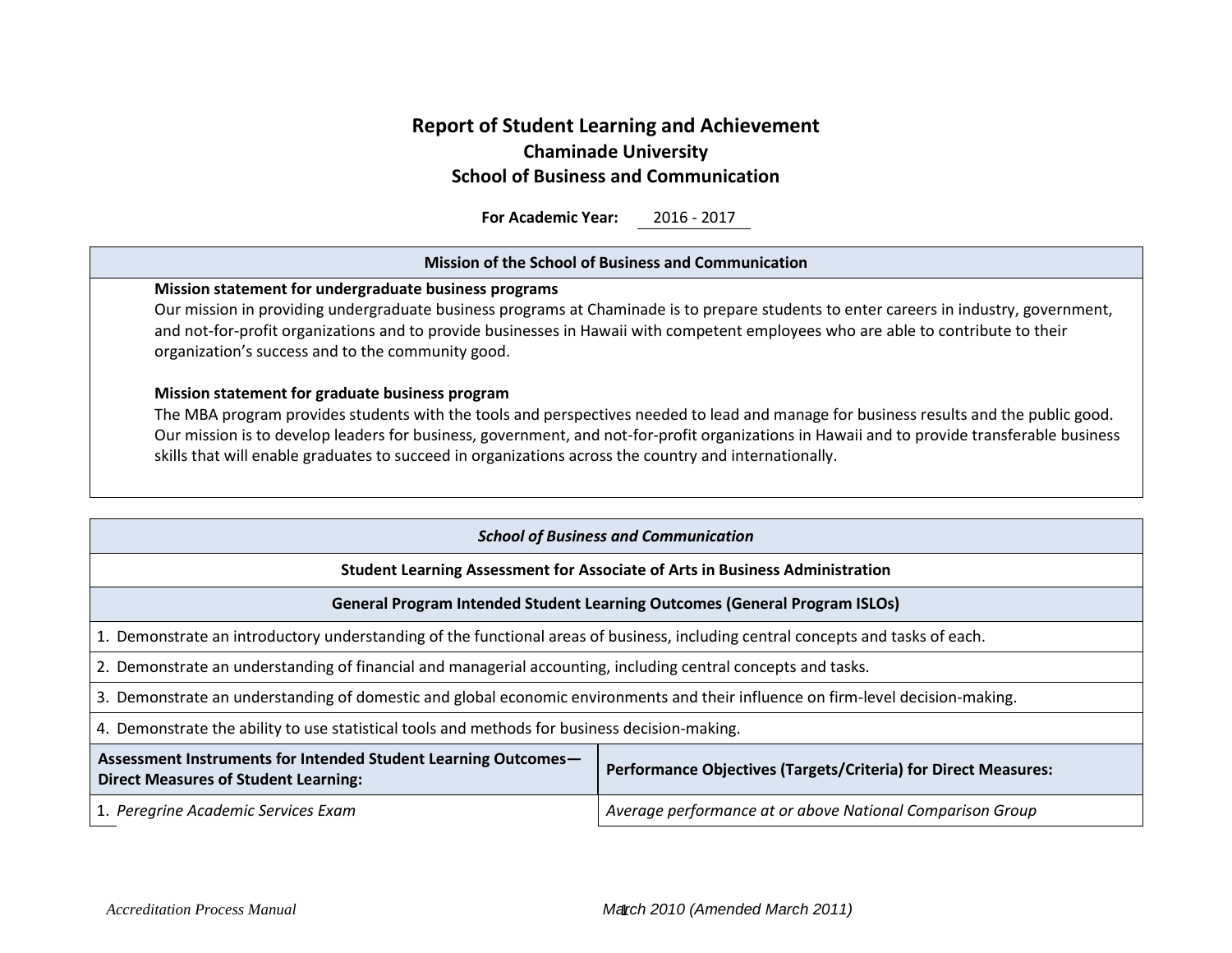| General Program ISLOs Assessed by this Measure: 1 - 4                                                                                                                                                                                                                                                                                                        |                                                                                                                               |
|--------------------------------------------------------------------------------------------------------------------------------------------------------------------------------------------------------------------------------------------------------------------------------------------------------------------------------------------------------------|-------------------------------------------------------------------------------------------------------------------------------|
| 2. Within-course Pre and Post tests for BU 200 Introduction to<br>Business, BU 224 Applied Business Statistics, AC 201 Principles of<br>Accounting I, AC 202 Principles of Accounting II, EC 201 Principles of<br>Macroeconomics, and EC 202 Principles of Microeconomics                                                                                    | Post test performance of 70% or above                                                                                         |
| General Program ISLOs Assessed by this Measure: 1 - 4                                                                                                                                                                                                                                                                                                        |                                                                                                                               |
| 3. Direct Measure 3                                                                                                                                                                                                                                                                                                                                          | <b>Objective (Target/Criterion) for Direct Measure 3</b>                                                                      |
| General Program ISLOs Assessed by this Measure: Outcomes List                                                                                                                                                                                                                                                                                                |                                                                                                                               |
| Major, Concentration, Specialization, Emphasis, Option, Track ISLOs<br>Assessed by this Measure: Outcomes List                                                                                                                                                                                                                                               |                                                                                                                               |
| 4. Direct Measure 4                                                                                                                                                                                                                                                                                                                                          | Objective (Target/Criterion) for Direct Measure 4                                                                             |
| General Program ISLOs Assessed by this Measure: Outcomes List                                                                                                                                                                                                                                                                                                |                                                                                                                               |
| Major, Concentration, Specialization, Emphasis, Option, Track ISLOs<br>Assessed by this Measure: Outcomes List                                                                                                                                                                                                                                               |                                                                                                                               |
|                                                                                                                                                                                                                                                                                                                                                              |                                                                                                                               |
| Assessment Instruments for Intended Student Learning Outcomes-<br><b>Indirect Measures of Student Learning:</b>                                                                                                                                                                                                                                              | Performance Objectives (Targets/Criteria) for Indirect Measures:                                                              |
| 1. Student response on course evaluations for BU 200 Introduction to<br>Business, BU 224 Applied Business Statistics, AC 201 Principles of<br>Accounting I, AC 202 Principles of Accounting II, EC 201 Principles of<br>Macroeconomics, and EC 202 Principles of Microeconomics to item<br>#7 "I gained a significant amount of knowledge from this course." | Mean response at 4.0 or above on the five-point scale where $1 =$ strongly<br>disagree, $5 =$ strongly agree, and $4 =$ agree |
| General Program ISLOs Assessed by this Measure: 1 - 4                                                                                                                                                                                                                                                                                                        |                                                                                                                               |
| 2. Student response to exit survey questions regarding perceived<br>personal competence in topic areas of business, statistics,<br>accounting, and economics                                                                                                                                                                                                 | Mean response at 3.0 or above on the five-point scale where $1 =$ minimal, 5<br>$=$ very strong, and $3 =$ satisfactory       |
| General Program ISLOs Assessed by this Measure: 1 - 4                                                                                                                                                                                                                                                                                                        |                                                                                                                               |
| 3. Indirect Measure 3                                                                                                                                                                                                                                                                                                                                        | Objective (Target/Criterion) for Indirect Measure 3                                                                           |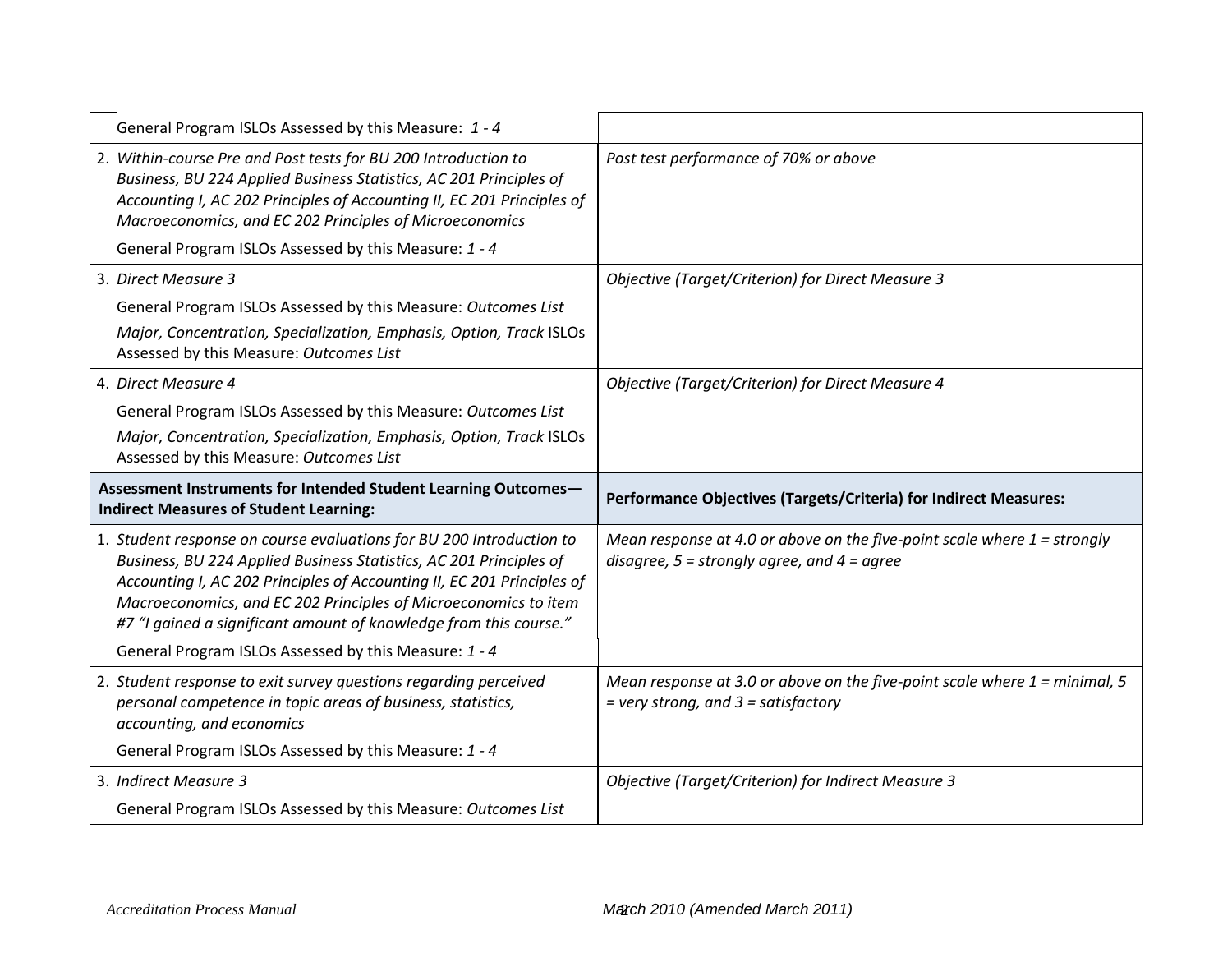| Major, Concentration, Specialization, Emphasis, Option, Track ISLOs<br>Assessed by this Measure: Outcomes List     |                                                                                                                                                   |
|--------------------------------------------------------------------------------------------------------------------|---------------------------------------------------------------------------------------------------------------------------------------------------|
| 4. Indirect Measure 4                                                                                              | Objective (Target/Criterion) for Indirect Measure 4                                                                                               |
| General Program ISLOs Assessed by this Measure: Outcomes List                                                      |                                                                                                                                                   |
| Major, Concentration, Specialization, Emphasis, Option, Track ISLOs<br>Assessed by this Measure: Outcomes List     |                                                                                                                                                   |
|                                                                                                                    | <b>Assessment Results: Associate of Arts in Business Administration</b>                                                                           |
| Summary of Results from Implementing Direct Measures of Student Learning:                                          |                                                                                                                                                   |
| Results are not available because of the limited number of students completing the program                         |                                                                                                                                                   |
| 2.<br>pre and post tests                                                                                           | Results are not available because of the movement of the program to exclusive online offering and the resulting inability to provide our existing |
| <b>Summary of Results for Direct Measure 3</b><br>3.                                                               |                                                                                                                                                   |
| Summary of Results for Direct Measure 4<br>4.                                                                      |                                                                                                                                                   |
| Summary of Results from Implementing Indirect Measures of Student Learning:                                        |                                                                                                                                                   |
| Mean Response to Item #7 on course evaluations "I gained a significant amount of knowledge from this course"<br>1. |                                                                                                                                                   |
| General business (functional areas) (BU 200) (ISLO 1)                                                              | BU 200 = Data not available                                                                                                                       |
| Accounting (AC 201 and AC 202) (ISLO 2)                                                                            | AC 201 = Data not available                                                                                                                       |
| Economics (EC 201 and EC 202) (ISLO 3)                                                                             | EC 201 = Data not available                                                                                                                       |
|                                                                                                                    | EC 202 = Data not available                                                                                                                       |
| Statistics (BU 224) (ISLO 4)                                                                                       | BU 224 = Data not available                                                                                                                       |
| Results are not available because of the limited number of students completing the program<br>2.                   |                                                                                                                                                   |
| Summary of Results for Indirect Measure 3                                                                          |                                                                                                                                                   |
| Summary of Results for Indirect Measure 4<br>4.                                                                    |                                                                                                                                                   |
| <b>Summary of Achievement of Intended Student Learning Outcomes:</b>                                               |                                                                                                                                                   |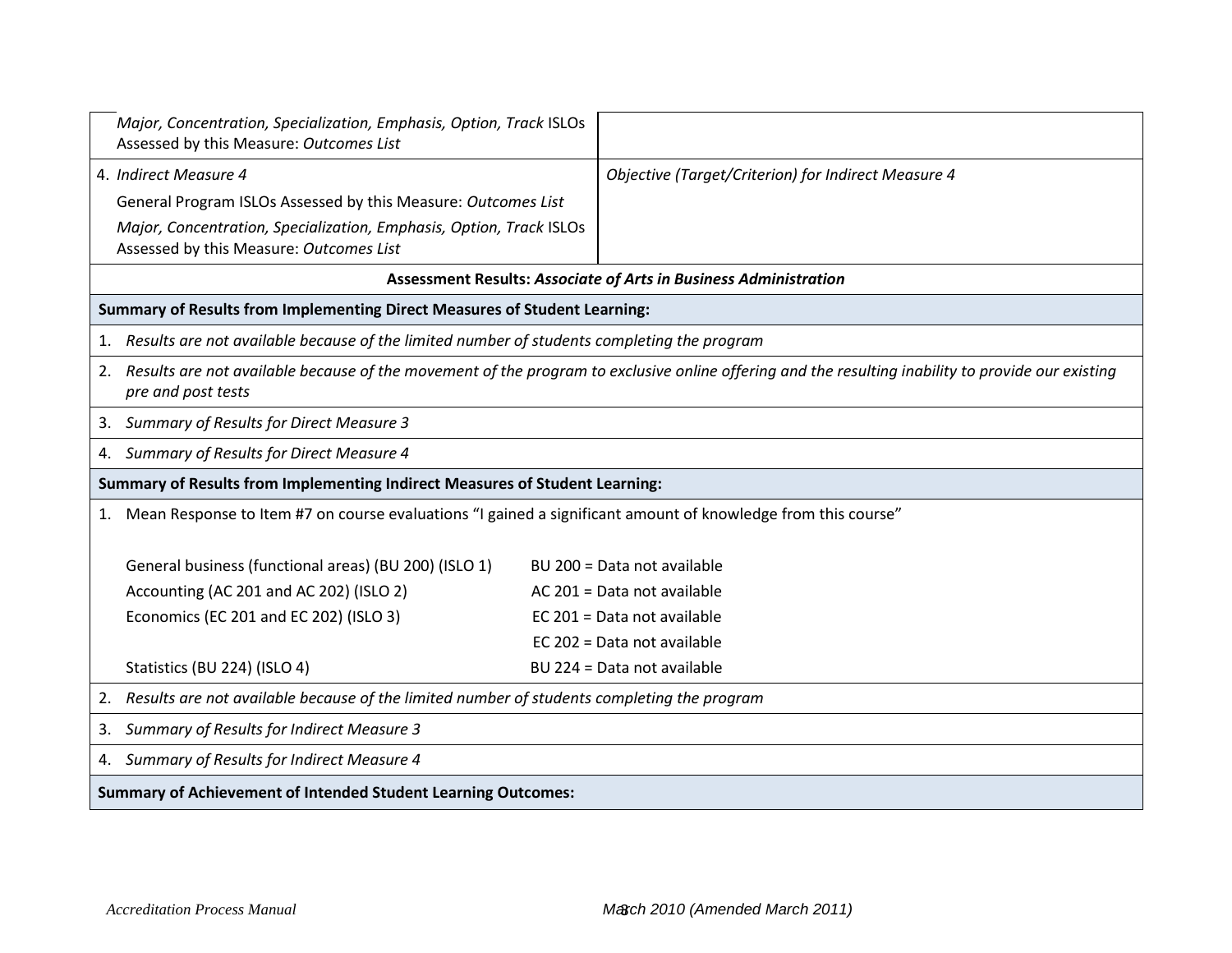|    | <b>Intended Student Learning Outcomes</b>                                                                                                                                                                                                                                                                                                                                                                                                                                                             | <b>Learning Assessment Measures</b> |                                   |                                   |                                   |                                     |                                     |                                     |                                     |
|----|-------------------------------------------------------------------------------------------------------------------------------------------------------------------------------------------------------------------------------------------------------------------------------------------------------------------------------------------------------------------------------------------------------------------------------------------------------------------------------------------------------|-------------------------------------|-----------------------------------|-----------------------------------|-----------------------------------|-------------------------------------|-------------------------------------|-------------------------------------|-------------------------------------|
|    |                                                                                                                                                                                                                                                                                                                                                                                                                                                                                                       | <b>Direct</b><br><b>Measure 1</b>   | <b>Direct</b><br><b>Measure 2</b> | <b>Direct</b><br><b>Measure 3</b> | <b>Direct</b><br><b>Measure 4</b> | <b>Indirect</b><br><b>Measure 1</b> | <b>Indirect</b><br><b>Measure 2</b> | <b>Indirect</b><br><b>Measure 3</b> | <b>Indirect</b><br><b>Measure 4</b> |
|    | <b>General Program ISLOs</b>                                                                                                                                                                                                                                                                                                                                                                                                                                                                          | Performance<br><b>Target Was</b>    | Performance<br><b>Target Was</b>  | Performance<br>Target Was         | Performance<br>Target Was         | Performance<br>Target Was           | Performance<br><b>Target Was</b>    | Performance<br><b>Target Was</b>    | Performance<br><b>Target Was</b>    |
| 1. | Demonstrate an introductory<br>understanding of the functional<br>areas of business, including central<br>concepts and tasks of each.                                                                                                                                                                                                                                                                                                                                                                 | no data                             | no data                           |                                   |                                   | no data                             | no data                             |                                     |                                     |
| 2. | Demonstrate an understanding of<br>financial and managerial<br>accounting, including central<br>concepts and tasks.                                                                                                                                                                                                                                                                                                                                                                                   | no data                             | no data                           |                                   |                                   | no data                             | no data                             |                                     |                                     |
| 3. | Demonstrate an understanding of<br>domestic and global economic<br>environments and their influence<br>on firm-level decision-making.                                                                                                                                                                                                                                                                                                                                                                 | no data                             | no data                           |                                   |                                   | no data                             | no data                             |                                     |                                     |
| 4. | Demonstrate the ability to use<br>statistical tools and methods for<br>business decision-making.                                                                                                                                                                                                                                                                                                                                                                                                      | no data                             | no data                           |                                   |                                   | no data                             | no data                             |                                     |                                     |
|    | Proposed Courses of Action for Improvement in Learning Outcomes for which Performance Targets Were Not Met:                                                                                                                                                                                                                                                                                                                                                                                           |                                     |                                   |                                   |                                   |                                     |                                     |                                     |                                     |
| 1. | The central action needed for assessment in the Associate of Arts in Business Administration program is the identification of alternate direct<br>measures that can be used given the online offering of the program. Additionally, the office that runs this program (Professional and Continuing<br>Education) must be able to identify students completing the degree so that the School of Business and Communication can conduct end-of-<br>program assessment. This will be a continuing issue. |                                     |                                   |                                   |                                   |                                     |                                     |                                     |                                     |
| 2. | Course of Action 2                                                                                                                                                                                                                                                                                                                                                                                                                                                                                    |                                     |                                   |                                   |                                   |                                     |                                     |                                     |                                     |
| 3. | Course of Action 3                                                                                                                                                                                                                                                                                                                                                                                                                                                                                    |                                     |                                   |                                   |                                   |                                     |                                     |                                     |                                     |
| 4. | Course of Action 4                                                                                                                                                                                                                                                                                                                                                                                                                                                                                    |                                     |                                   |                                   |                                   |                                     |                                     |                                     |                                     |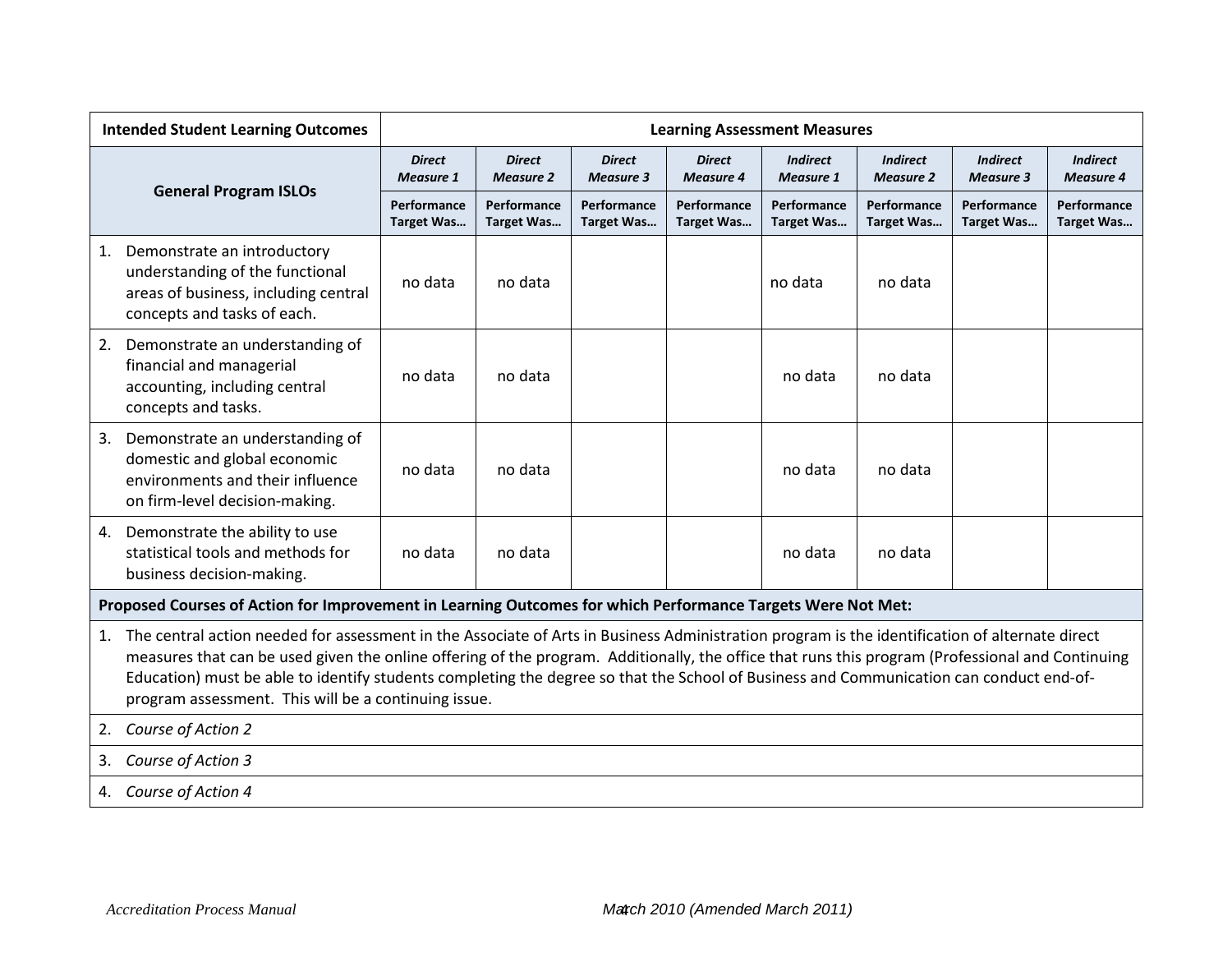#### **Student Learning Assessment for the Bachelor of Arts in Business Administration**

#### **General Program Intended Student Learning Outcomes (General Program ISLOs)**

- 1. Demonstrate written and oral communication abilities appropriate to business-related tasks.
- 2. Demonstrate the ability to select and use appropriate quantitative tools, including statistics and management science, for decision-making.
- 3. Demonstrate an understanding of the functional areas of business, including central concepts, modes of analysis, tasks, and strategies.
- 4. Demonstrate an understanding of tasks associated with career selection, entry, and management.
- 5. Demonstrate the ability to assess and create business strategy appropriate for organizations in specified business environments.
- 6. Demonstrate an understanding of legal obligations of organizations and the ethical dilemmas faced by businesses, along with appropriate frameworks for addressing these dilemmas.
- 7. Demonstrate an understanding of information technology as it influences organizational processes and system tasks, as well as the ability to use information technology to address functional business tasks.
- 8. Demonstrate an understanding of the domestic and global economic environments and their influence on firm-level decision-making.
- 9. Demonstrate an understanding of individual and group dynamics in organizations.
- 10.Demonstrate an understanding of the connections between academic work and real-life situations engaged in Service Learning experiences.
- 11.Demonstrate an understanding of the management of business operations.
- 12.Demonstrate an understanding of the distinctive features and challenges of conducting business internationally.

| Assessment Instruments for Intended Student Learning Outcomes-<br><b>Direct Measures of Student Learning:</b>                                       | <b>Performance Objectives (Targets/Criteria) for Direct Measures:</b>                                                                      |
|-----------------------------------------------------------------------------------------------------------------------------------------------------|--------------------------------------------------------------------------------------------------------------------------------------------|
| 1. Peregrine Academic Services CPC Exam and supplemental<br>Chaminade questions for Career Development and Professional<br>Writing and Presentation | Average performance on Peregrine Exam at or above National Comparison<br>Group                                                             |
| General Program ISLOs Assessed by this Measure:<br>Peregrine Academic Services Exam - ISLOs 2, 3, 5 - 9, 11, 12                                     | Average performance on Chaminade Supplemental Questions on Career<br>Development and Professional Writing and Presentation at 70% or above |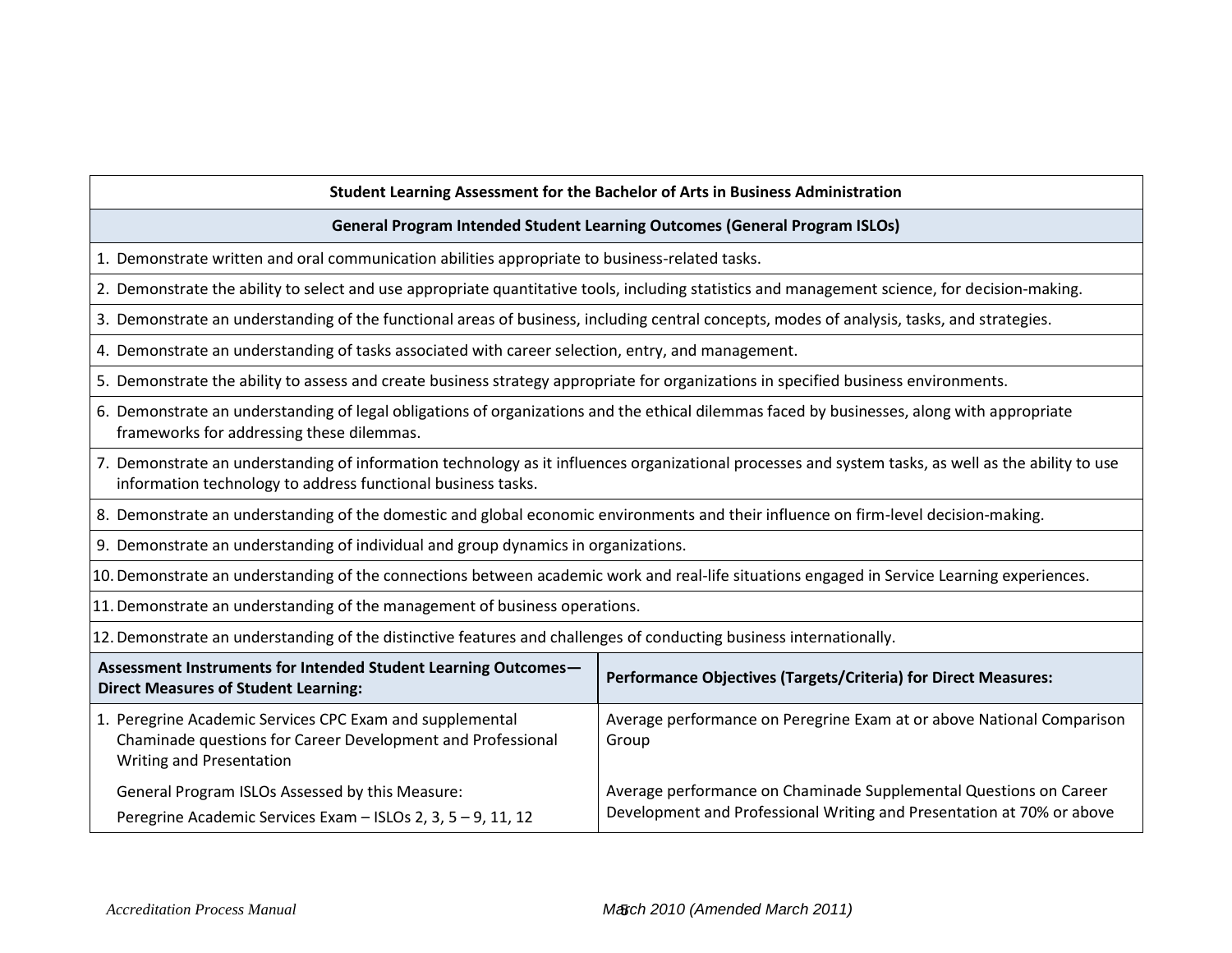| Chaminade Supplemental Questions - ISLOs 1, 4                                                                                                                              |                                                                                                                                                                                                                                                              |
|----------------------------------------------------------------------------------------------------------------------------------------------------------------------------|--------------------------------------------------------------------------------------------------------------------------------------------------------------------------------------------------------------------------------------------------------------|
| 2. Final Group Presentations in BU 469 Business Strategy<br>General Program ISLOs Assessed by this Measure: $1 - 9$ , 11, 12                                               | Average faculty rating for each group at 24 or above out of 32 possible<br>points, which reflects an average score on rubric dimensions of 3 points out<br>of 4, where 3 points indicates fully successful performance (multiple faculty<br>rate each group) |
| 3. Final Group Presentations in BU 470 Senior Field Experience<br>General Program ISLOs Assessed by this Measure: 10                                                       | Average faculty rating for each group at 15 or above out of 20 possible<br>points, which reflects an average score on rubric dimensions of 3 points out<br>of 4, where 3 points indicates proficient performance (multiple faculty rate<br>each group)       |
| 4. Direct Measure 4                                                                                                                                                        | <b>Objective (Target/Criterion) for Direct Measure 4</b>                                                                                                                                                                                                     |
| General Program ISLOs Assessed by this Measure: Outcomes List                                                                                                              |                                                                                                                                                                                                                                                              |
| Major, Concentration, Specialization, Emphasis, Option, Track ISLOs<br>Assessed by this Measure: Outcomes List                                                             |                                                                                                                                                                                                                                                              |
| Assessment Instruments for Intended Student Learning Outcomes-<br><b>Indirect Measures of Student Learning:</b>                                                            | Performance Objectives (Targets/Criteria) for Indirect Measures:                                                                                                                                                                                             |
|                                                                                                                                                                            |                                                                                                                                                                                                                                                              |
| 1. Student response on course evaluations for all business<br>administration required courses to item #7 "I gained a significant<br>amount of knowledge from this course." | Mean response at 4.0 or above on the five-point scale where $1 =$ strongly<br>disagree, $5 =$ strongly agree, and $4 =$ agree                                                                                                                                |
| General Program ISLOs Assessed by this Measure: 1 - 12                                                                                                                     |                                                                                                                                                                                                                                                              |
| 2. Student response to exit survey questions regarding perceived<br>personal competence in required business administration courses                                        | Mean response at 3.0 or above on the five-point scale where $1 =$ minimal, 5<br>$=$ very strong and $3 =$ satisfactory                                                                                                                                       |
| General Program ISLOs Assessed by this Measure: $1 - 9$ , 11, 12                                                                                                           |                                                                                                                                                                                                                                                              |
| 3. Indirect Measure 3                                                                                                                                                      | Objective (Target/Criterion) for Indirect Measure 3                                                                                                                                                                                                          |
| General Program ISLOs Assessed by this Measure: Outcomes List                                                                                                              |                                                                                                                                                                                                                                                              |
| Major, Concentration, Specialization, Emphasis, Option, Track ISLOs<br>Assessed by this Measure: Outcomes List                                                             |                                                                                                                                                                                                                                                              |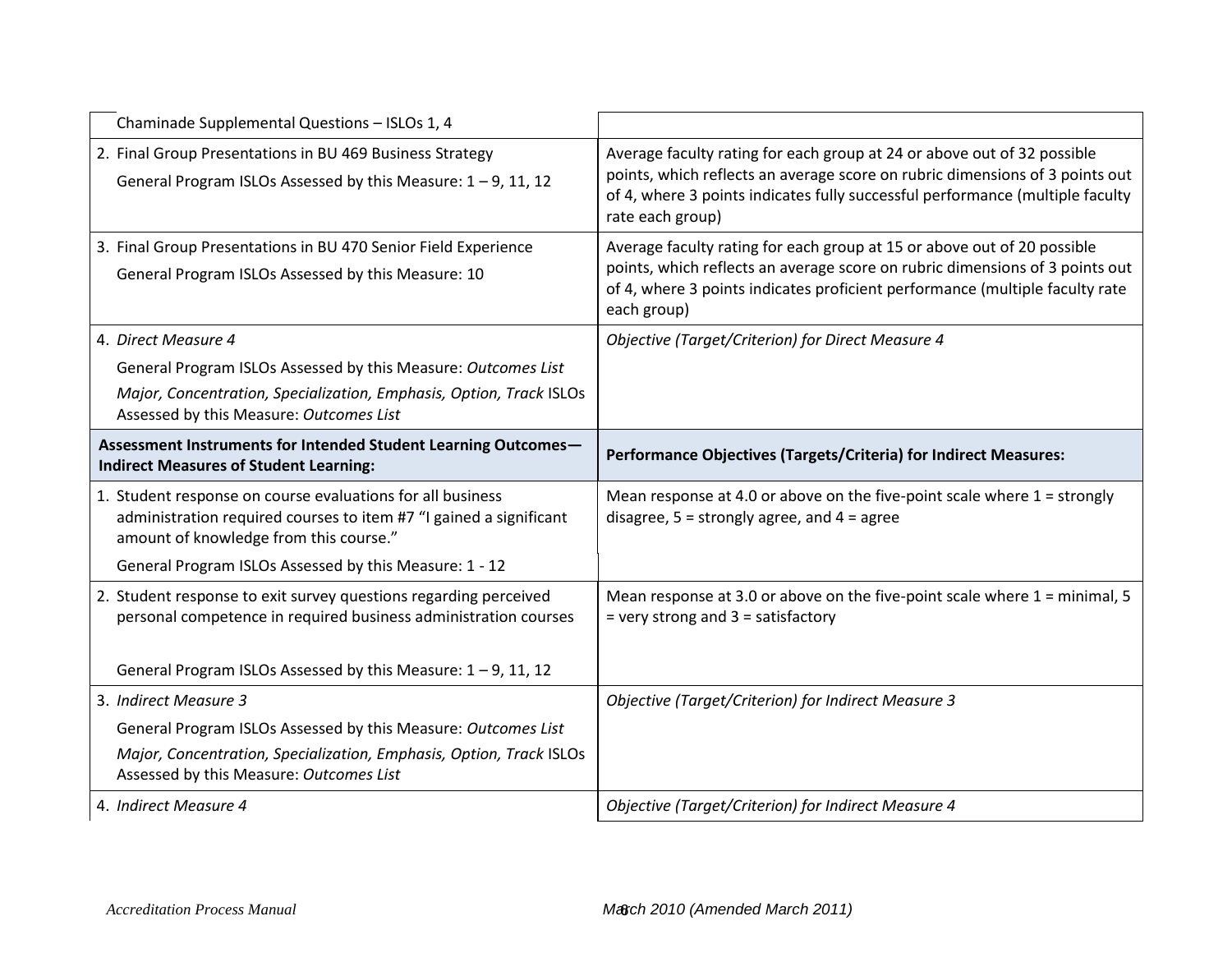|                                         | General Program ISLOs Assessed by this Measure: Outcomes List                   |                                                                        |                                  |  |
|-----------------------------------------|---------------------------------------------------------------------------------|------------------------------------------------------------------------|----------------------------------|--|
| Assessed by this Measure: Outcomes List | Major, Concentration, Specialization, Emphasis, Option, Track ISLOs             |                                                                        |                                  |  |
|                                         |                                                                                 | <b>Assessment Results: Bachelor of Arts in Business Administration</b> |                                  |  |
|                                         | Summary of Results from Implementing Direct Measures of Student Learning:       |                                                                        |                                  |  |
| 1. Peregrine Academic Services CPC Exam |                                                                                 |                                                                        |                                  |  |
|                                         | Chaminade Business Administration Average Total Score = $61.7\%$ (n = 20)       |                                                                        |                                  |  |
|                                         | National Comparison Group (Aggregate Traditional) Average Total Score = 49.4%   |                                                                        |                                  |  |
|                                         |                                                                                 |                                                                        |                                  |  |
|                                         | Relative Interpretation of Average Chaminade Student Competency = Above Average |                                                                        |                                  |  |
|                                         |                                                                                 |                                                                        |                                  |  |
|                                         | High Score = 83.3% (Very High); Low Score = 39.2% (Below Average)               |                                                                        |                                  |  |
| <b>ISLO</b>                             | <b>Topic Area</b>                                                               | Chaminade Bus. Admin. Students                                         | <b>National Comparison Group</b> |  |
|                                         |                                                                                 |                                                                        |                                  |  |
| $\overline{2}$                          | <b>Quant. Methods &amp; Statistics</b>                                          | 60.5%                                                                  | 46.4%                            |  |
|                                         |                                                                                 |                                                                        |                                  |  |
| 3                                       | Accounting                                                                      | 61.5%                                                                  | 50.8%                            |  |
|                                         | <b>Business Finance</b>                                                         | 54.0%                                                                  | 44.2%                            |  |
|                                         | Human Resource Management                                                       | 72.3%                                                                  | 55.6%                            |  |
|                                         | Marketing                                                                       | 56.0%                                                                  | 46.1%                            |  |
|                                         | <b>Operations Management</b>                                                    | 62.6%                                                                  | 49.3%                            |  |
|                                         |                                                                                 |                                                                        |                                  |  |
| 5                                       | <b>Strategic Management</b>                                                     | 72.0%                                                                  | 53.5%                            |  |
|                                         |                                                                                 |                                                                        |                                  |  |
| 6                                       | Legal Environment                                                               | 66.0%                                                                  | 51.1%                            |  |
|                                         | <b>Business Ethics</b>                                                          | 65.0%                                                                  | 49.5%                            |  |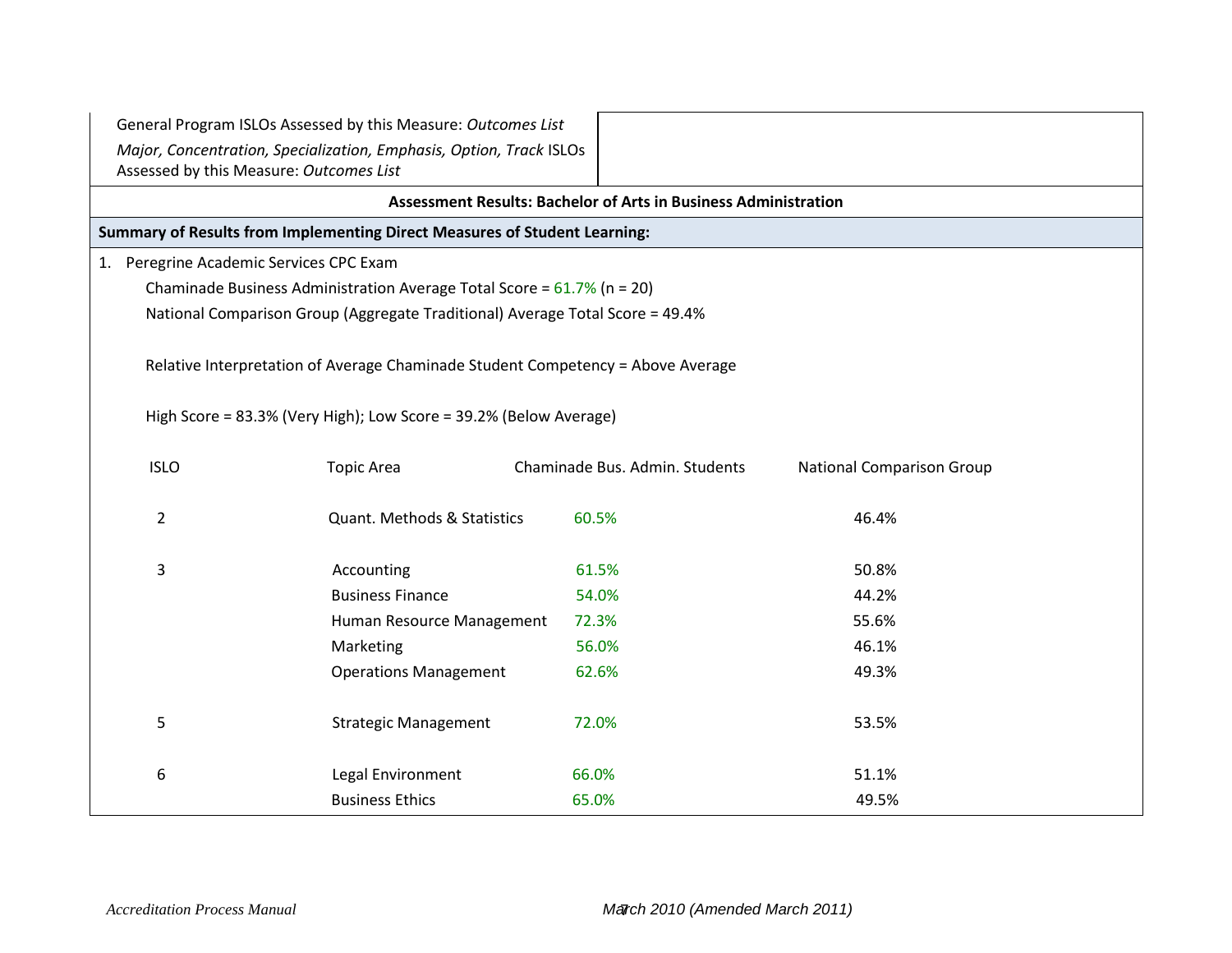|                                 | $\overline{7}$<br><b>Information Management</b>                                        |                                                                                                      | 70.0% | 55.4% |
|---------------------------------|----------------------------------------------------------------------------------------|------------------------------------------------------------------------------------------------------|-------|-------|
|                                 | 8                                                                                      | Economics                                                                                            | 52.0% | 47.5% |
|                                 | 9<br>Management: OB                                                                    |                                                                                                      | 67.6% | 56.5% |
|                                 | 11                                                                                     | <b>Operations Management</b>                                                                         | 62.6% | 49.3% |
|                                 | <b>Global Dimensions</b><br>12                                                         |                                                                                                      | 56.5% | 45.0% |
|                                 |                                                                                        |                                                                                                      |       |       |
|                                 | Green = Performance Above Comparison Group<br>Red = Performance Below Comparison Group |                                                                                                      |       |       |
|                                 |                                                                                        | Chaminade Supplemental Questions for Career Development and Writing & Presentation                   |       |       |
|                                 | $\mathbf{1}$                                                                           | Writing and Presentation                                                                             | 91.6% |       |
| Career Development<br>$\pmb{4}$ |                                                                                        |                                                                                                      | 78.0% |       |
|                                 | Green = Performance met target                                                         |                                                                                                      |       |       |
|                                 | Red = Performance did not meet target                                                  |                                                                                                      |       |       |
|                                 |                                                                                        |                                                                                                      |       |       |
|                                 |                                                                                        | 2. Average Faculty Rating for Groups on Final Strategy Presentation in BU 469 = $26.6$ (n = 5 teams) |       |       |
|                                 | All groups performed to target on the project.                                         |                                                                                                      |       |       |
|                                 |                                                                                        |                                                                                                      |       |       |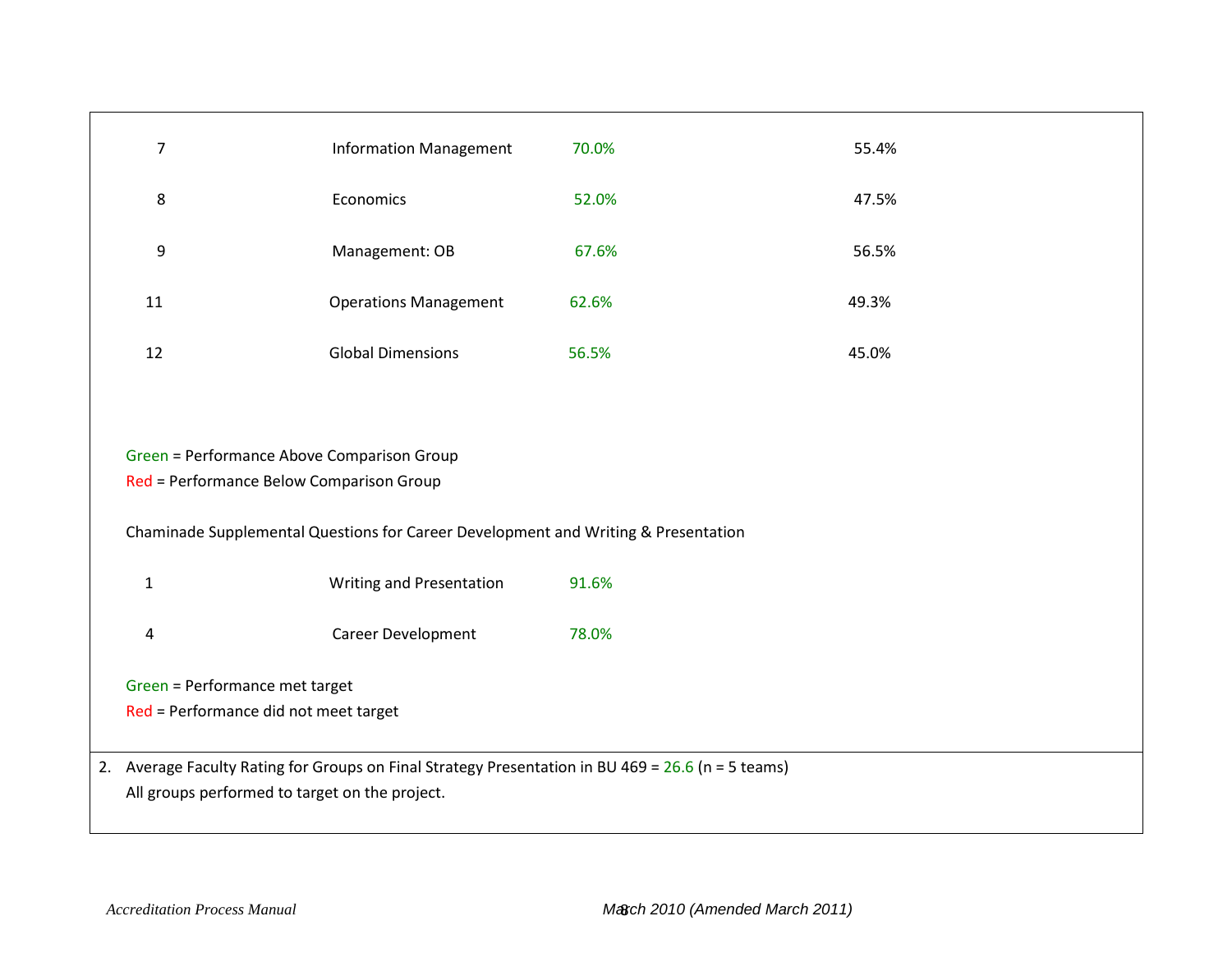## High Score = 28.2 (1 group) Low Score =  $24.3$  (1 group)

Average Faculty Rating by ISLO Areas:

| <b>ISLOs</b>   | Topic Area                        | Average Score                    |
|----------------|-----------------------------------|----------------------------------|
| 1              | <b>Writing and Presentation</b>   | 3.4 (5/5 teams met expectations) |
| $\mathcal{P}$  | Analysis                          | 3.0 (5/5 teams met expections)   |
| 3, 4, 7, 9, 11 | <b>Organizational Capacities</b>  | 3.3 (5/5 teams met expectations) |
| 6, 8, 12       | <b>Organizational Environment</b> | 3.1 (6/6 teams met expectations) |
|                | <b>Strategy Development</b>       | 3.1 (4/5 teams met expectations) |

Note that groups include both accounting and business administration students.

Green = Performance met target Red = Performance did not meet target

 Average Faculty Rating for Groups on Final Senior Field Experience Presentation in BU 470 = 17.2 (n = 8 teams) All groups performed to target on the project.

Note that groups include both accounting and business administration students.

Green = Performance met target

Red = Performance did not meet target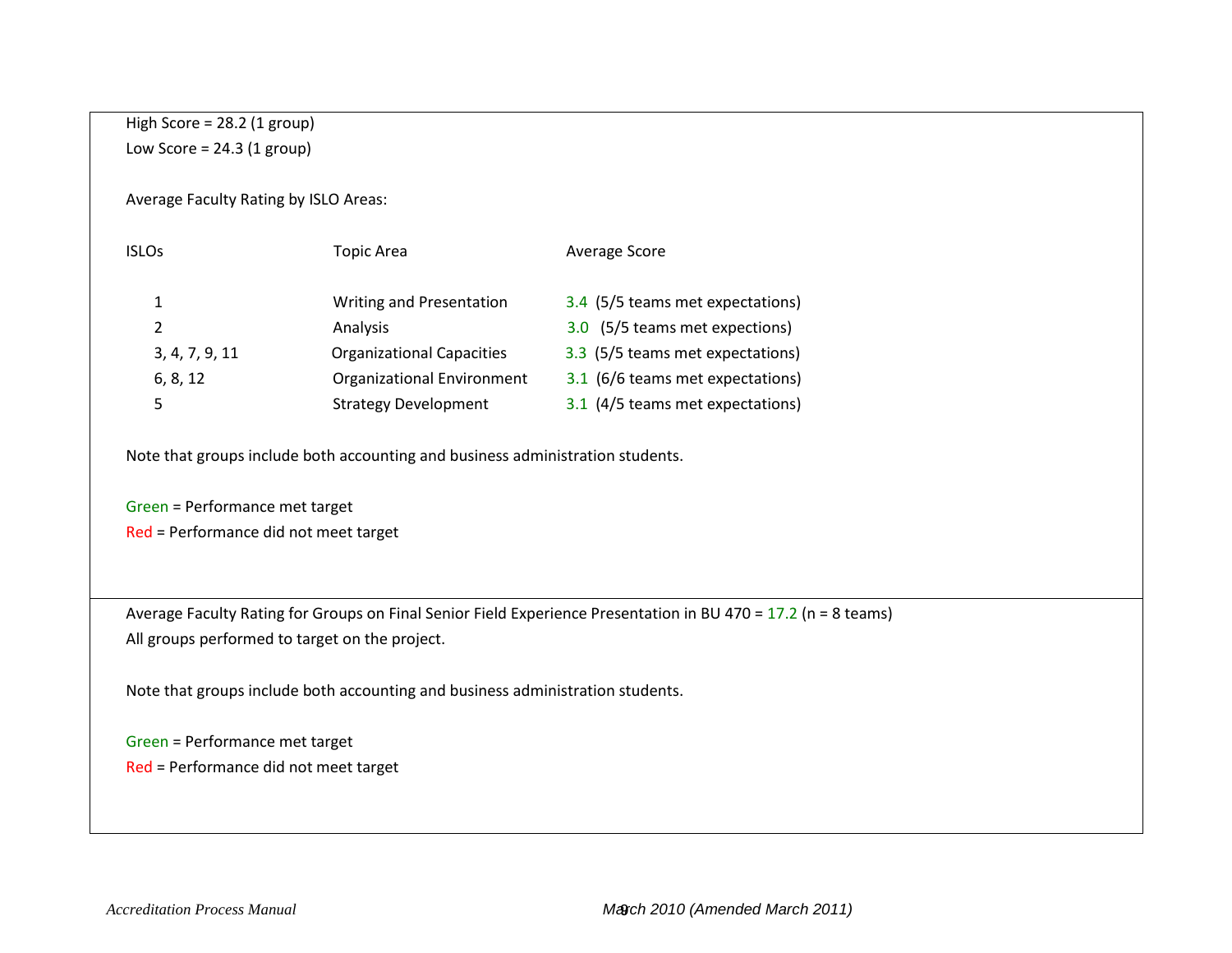## 4. *Summary of Results for Direct Measure 4*

## **Summary of Results from Implementing Indirect Measures of Student Learning:**

## 1. Mean Response to Item #7 on course evaluations "I gained a significant amount of knowledge from this course"

| <b>ISLO</b>    | <b>Topic Area</b>            | <b>Related Course</b>                                                                                     | Mean Response                                                                                                                    | Notes                             |
|----------------|------------------------------|-----------------------------------------------------------------------------------------------------------|----------------------------------------------------------------------------------------------------------------------------------|-----------------------------------|
| $\mathbf{1}$   | Writing and Presentation     | <b>BU 308</b>                                                                                             | $4.71(n = 23)$                                                                                                                   |                                   |
| $\overline{2}$ | <b>Quantitative Analysis</b> | <b>BU 224</b><br><b>BU 324</b>                                                                            | $3.58$ (n = 34)<br>$2.58$ (n = 24)                                                                                               | Section with second prof was 4.47 |
| 3              | <b>Business Functions</b>    | <b>BU 200</b><br><b>MKT 301</b><br><b>FIN 301</b><br>AC 201<br>AC 202<br><b>MGT 306</b><br><b>MGT 407</b> | $4.12(n = 77)$<br>$4.69$ (n = 28)<br>$4.58$ (n = 12)<br>$4.54$ (n = 40)<br>$4.73$ (n = 34)<br>$4.66$ (n = 26)<br>$3.55$ (n = 15) | Spring section missing            |
| 4              | Career Development           | <b>BU 416</b>                                                                                             | $4.74$ (n = 27)                                                                                                                  |                                   |
| 5              | <b>Business Strategy</b>     | <b>BU 469</b>                                                                                             | $4.94$ (n = 27)                                                                                                                  |                                   |
| 6              | Law and Ethics               | <b>BU 362</b>                                                                                             | $4.50(n = 12)$                                                                                                                   | Fall section missing              |
| 7              | <b>Information Systems</b>   | <b>MGT 305</b>                                                                                            | $2.63$ (n = 22)                                                                                                                  |                                   |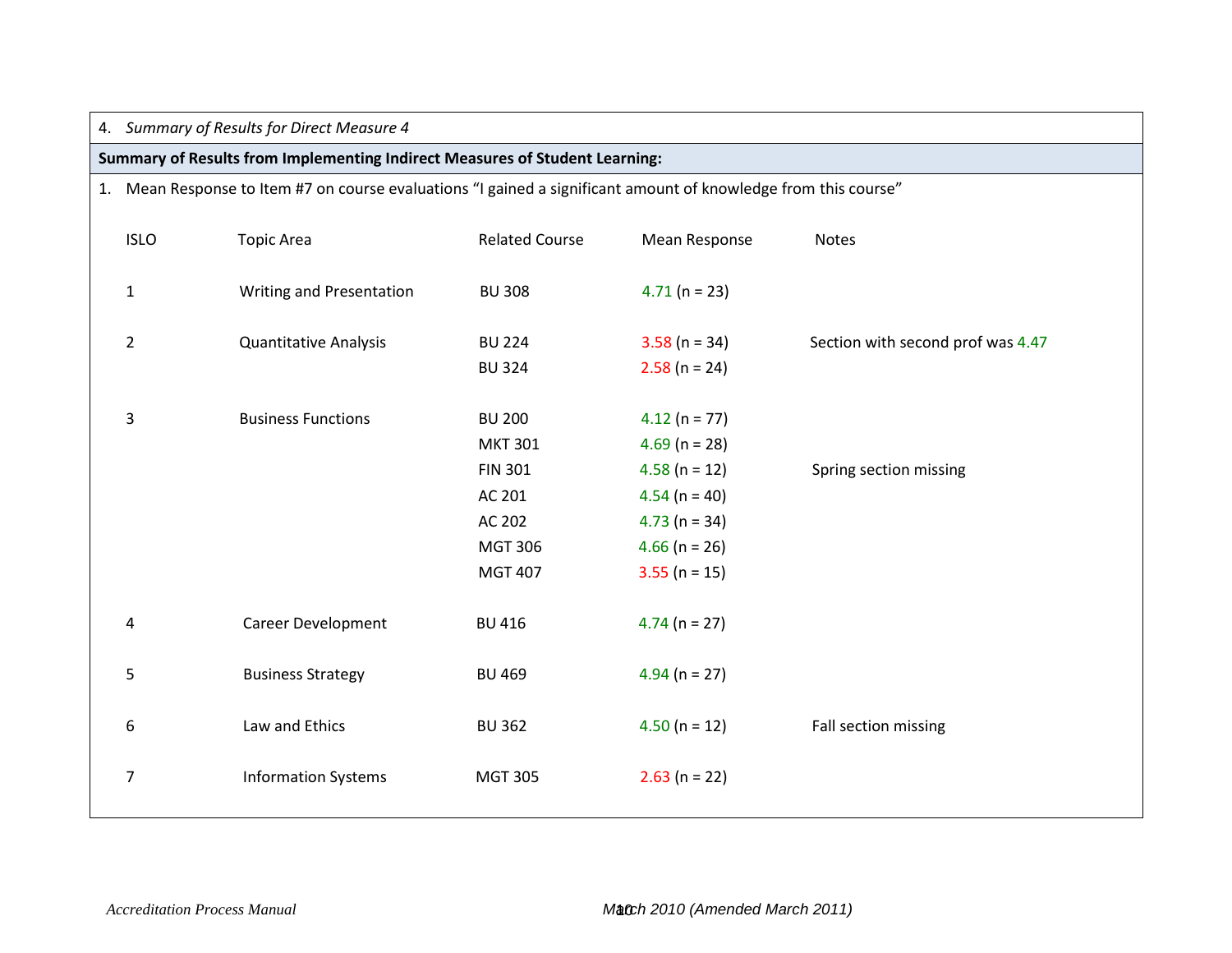| 8                                                                                                               | Economics                             | EC 201                   | $4.04$ (n = 56)                                                                                                                                                                                                                                                                   |
|-----------------------------------------------------------------------------------------------------------------|---------------------------------------|--------------------------|-----------------------------------------------------------------------------------------------------------------------------------------------------------------------------------------------------------------------------------------------------------------------------------|
|                                                                                                                 |                                       | <b>EC 202</b>            | $4.39$ (n = 29)                                                                                                                                                                                                                                                                   |
| 9                                                                                                               | Management-OB                         | <b>BU 200</b>            | $4.04$ (n = 57)                                                                                                                                                                                                                                                                   |
| 10                                                                                                              | Work with Client Organizations BU 470 |                          | $4.00$ (n = 13)                                                                                                                                                                                                                                                                   |
| 11                                                                                                              | <b>Operations Management</b>          | <b>MGT 407</b>           | $2.68$ (n = 21)                                                                                                                                                                                                                                                                   |
| 12                                                                                                              | <b>International Business</b>         | <b>BU 402</b>            | $4.55$ (n = 28)                                                                                                                                                                                                                                                                   |
| administration students, but only business administration students are required to take the associated courses. |                                       |                          | Note that the mean responses for courses measuring ISLOs $1 - 10$ reflect perceptions of both accounting and business administration students<br>because they are in the same classes. Mean responses for ISLOs 11 and 12 may reflect perceptions of both accounting and business |
|                                                                                                                 | Green = Performance met target        |                          |                                                                                                                                                                                                                                                                                   |
|                                                                                                                 | Red = Performance did not meet target |                          |                                                                                                                                                                                                                                                                                   |
|                                                                                                                 |                                       |                          |                                                                                                                                                                                                                                                                                   |
|                                                                                                                 |                                       |                          | 2. Mean response to exit survey questions regarding perceived personal competence in required business administration courses (n = 18)                                                                                                                                            |
| <b>ISLO</b>                                                                                                     | <b>Topic Area</b>                     | <b>Related Course(s)</b> | <b>Mean Response</b>                                                                                                                                                                                                                                                              |
| 1                                                                                                               | Writing and Presentation              | <b>BU 308</b>            | 4.4                                                                                                                                                                                                                                                                               |
| 2                                                                                                               | <b>Quantitative Analysis</b>          | BU 224 / BU 324          | 2.0                                                                                                                                                                                                                                                                               |
| 3                                                                                                               | <b>Business Functions</b>             | <b>MKT 301</b>           | 3.9                                                                                                                                                                                                                                                                               |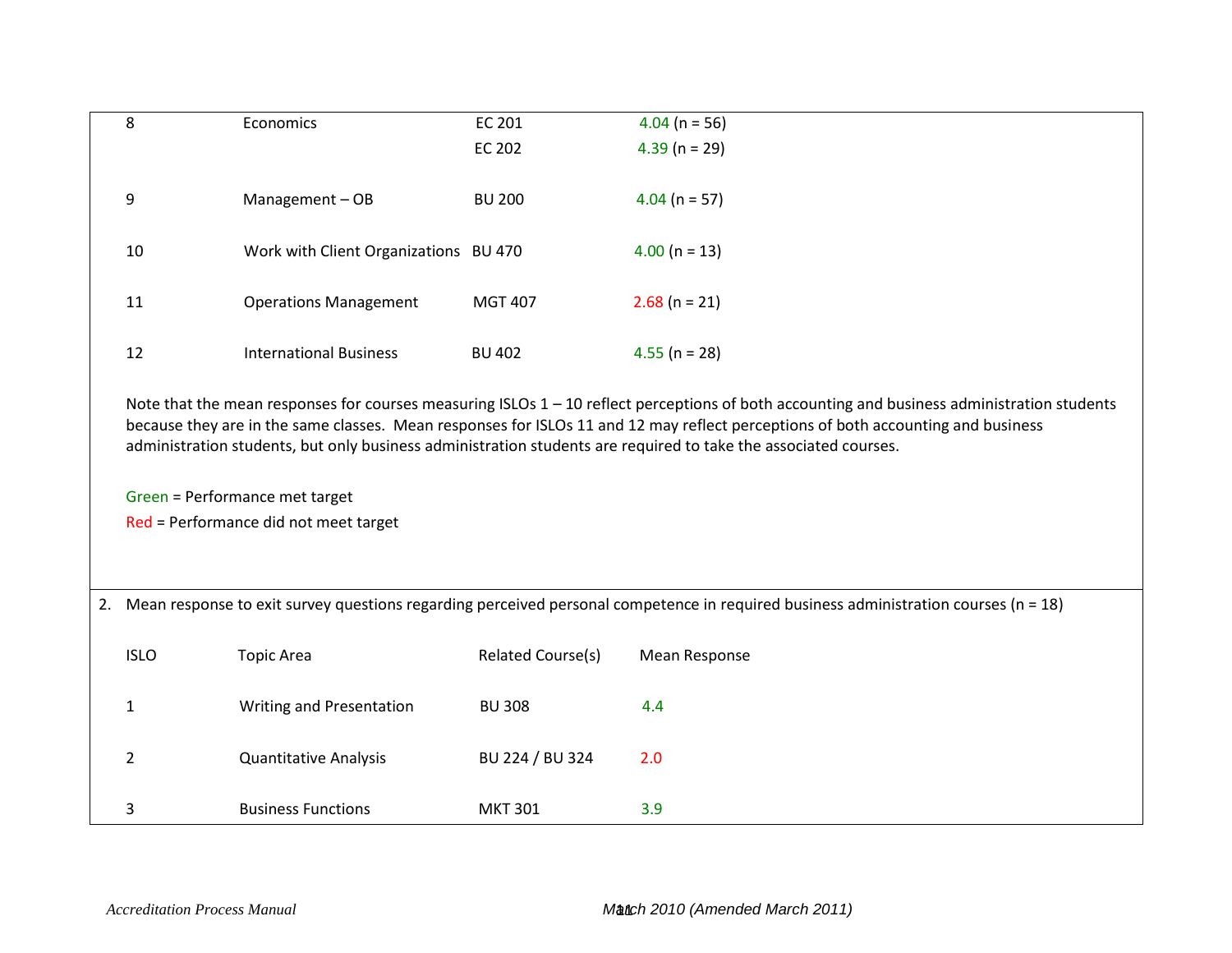|                                                                                       |    |                                                                      | <b>FIN 301</b>  | 3.3                                 |
|---------------------------------------------------------------------------------------|----|----------------------------------------------------------------------|-----------------|-------------------------------------|
|                                                                                       |    |                                                                      | AC 201 / AC 202 | 3.1                                 |
|                                                                                       |    |                                                                      | <b>MGT 306</b>  | 3.8                                 |
|                                                                                       |    |                                                                      | <b>MGT 407</b>  | 2.8                                 |
|                                                                                       |    |                                                                      |                 |                                     |
|                                                                                       | 4  | Career Development                                                   | <b>BU 416</b>   | 4.6                                 |
|                                                                                       |    |                                                                      |                 |                                     |
|                                                                                       | 5  | <b>Business Strategy</b>                                             | <b>BU 469</b>   | 4.3                                 |
|                                                                                       |    |                                                                      |                 |                                     |
|                                                                                       | 6  | Law and Ethics                                                       | <b>BU 362</b>   | 3.6                                 |
|                                                                                       |    |                                                                      |                 |                                     |
|                                                                                       | 7  | <b>Information Systems</b>                                           | <b>MGT 305</b>  | 2.6                                 |
|                                                                                       |    |                                                                      |                 |                                     |
|                                                                                       | 8  | Economics                                                            | EC 201 / EC 202 | 3.1                                 |
|                                                                                       |    |                                                                      |                 |                                     |
|                                                                                       | 9  | Management-OB                                                        | <b>BU 200</b>   | 3.8                                 |
|                                                                                       |    |                                                                      |                 |                                     |
|                                                                                       | 11 | <b>Operations Management</b>                                         | <b>MGT 407</b>  | 2.8                                 |
|                                                                                       |    |                                                                      |                 |                                     |
|                                                                                       | 12 | <b>International Business</b>                                        | <b>BU 402</b>   | 3.7                                 |
|                                                                                       |    |                                                                      |                 |                                     |
|                                                                                       |    | Green = Performance met target                                       |                 |                                     |
|                                                                                       |    |                                                                      |                 |                                     |
| Red = Performance did not meet target<br>3. Summary of Results for Indirect Measure 3 |    |                                                                      |                 |                                     |
|                                                                                       |    |                                                                      |                 |                                     |
|                                                                                       |    | 4. Summary of Results for Indirect Measure 4                         |                 |                                     |
|                                                                                       |    | <b>Summary of Achievement of Intended Student Learning Outcomes:</b> |                 |                                     |
|                                                                                       |    | <b>Intended Student Learning Outcomes</b>                            |                 | <b>Learning Assessment Measures</b> |
|                                                                                       |    |                                                                      |                 |                                     |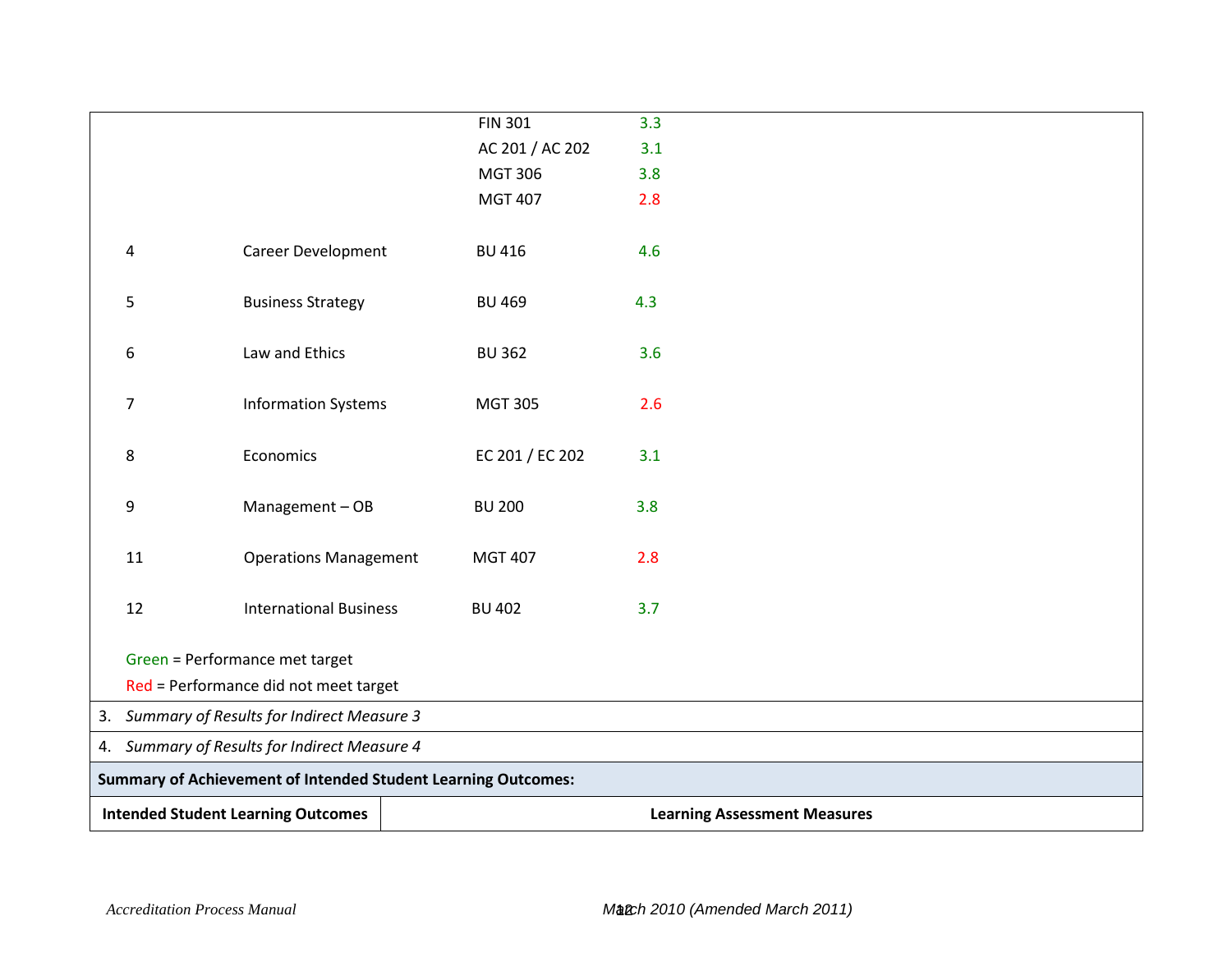|    |                                                                                                                                                                                                  | <b>Direct</b><br><b>Measure 1</b> | <b>Direct</b><br><b>Measure 2</b> | <b>Direct</b><br><b>Measure 3</b> | <b>Direct</b><br><b>Measure 4</b> | <b>Indirect</b><br><b>Measure 1</b> | <b>Indirect</b><br><b>Measure 2</b> | <b>Indirect</b><br><b>Measure 3</b> | <b>Indirect</b><br><b>Measure 4</b> |
|----|--------------------------------------------------------------------------------------------------------------------------------------------------------------------------------------------------|-----------------------------------|-----------------------------------|-----------------------------------|-----------------------------------|-------------------------------------|-------------------------------------|-------------------------------------|-------------------------------------|
|    | <b>General Program ISLOs</b>                                                                                                                                                                     | Performance<br><b>Target Was</b>  | Performance<br><b>Target Was</b>  | Performance<br><b>Target Was</b>  | Performance<br><b>Target Was</b>  | Performance<br><b>Target Was</b>    | Performance<br><b>Target Was</b>    | Performance<br><b>Target Was</b>    | Performance<br>Target Was           |
| 1. | Demonstrate written and oral<br>communication abilities<br>appropriate to business-related<br>tasks.                                                                                             | Met                               | Met                               |                                   |                                   | Met                                 | Met                                 |                                     |                                     |
| 2. | Demonstrate the ability to select<br>and use appropriate quantitative<br>tools, including statistics and<br>management science, for decision-<br>making.                                         | Met                               | Met                               |                                   |                                   | <b>Not Met</b>                      | Not Met                             |                                     |                                     |
| 3. | Demonstrate an understanding of<br>the functional areas of business,<br>including central concepts, modes<br>of analysis, tasks, and strategies.                                                 | Met                               | Met                               |                                   |                                   | Met                                 | Met                                 |                                     |                                     |
| 4. | Demonstrate an understanding of<br>tasks associated with career<br>selection, entry, and management.                                                                                             | Met                               | Met                               |                                   |                                   | Met                                 | Met                                 |                                     |                                     |
| 5. | Demonstrate the ability to assess<br>and create business strategy<br>appropriate for organizations in<br>specified business environments.                                                        | Met                               | Met                               |                                   |                                   | Met                                 | Met                                 |                                     |                                     |
| 6. | Demonstrate an understanding of<br>legal obligations of organizations<br>and the ethical dilemmas faced by<br>businesses, along with appropriate<br>frameworks for addressing these<br>dilemmas. | Met                               | Met                               |                                   |                                   | Met                                 | Met                                 |                                     |                                     |
| 7. | Demonstrate an understanding of                                                                                                                                                                  | Met                               | Met                               |                                   |                                   | <b>Not Met</b>                      | <b>Not Met</b>                      |                                     |                                     |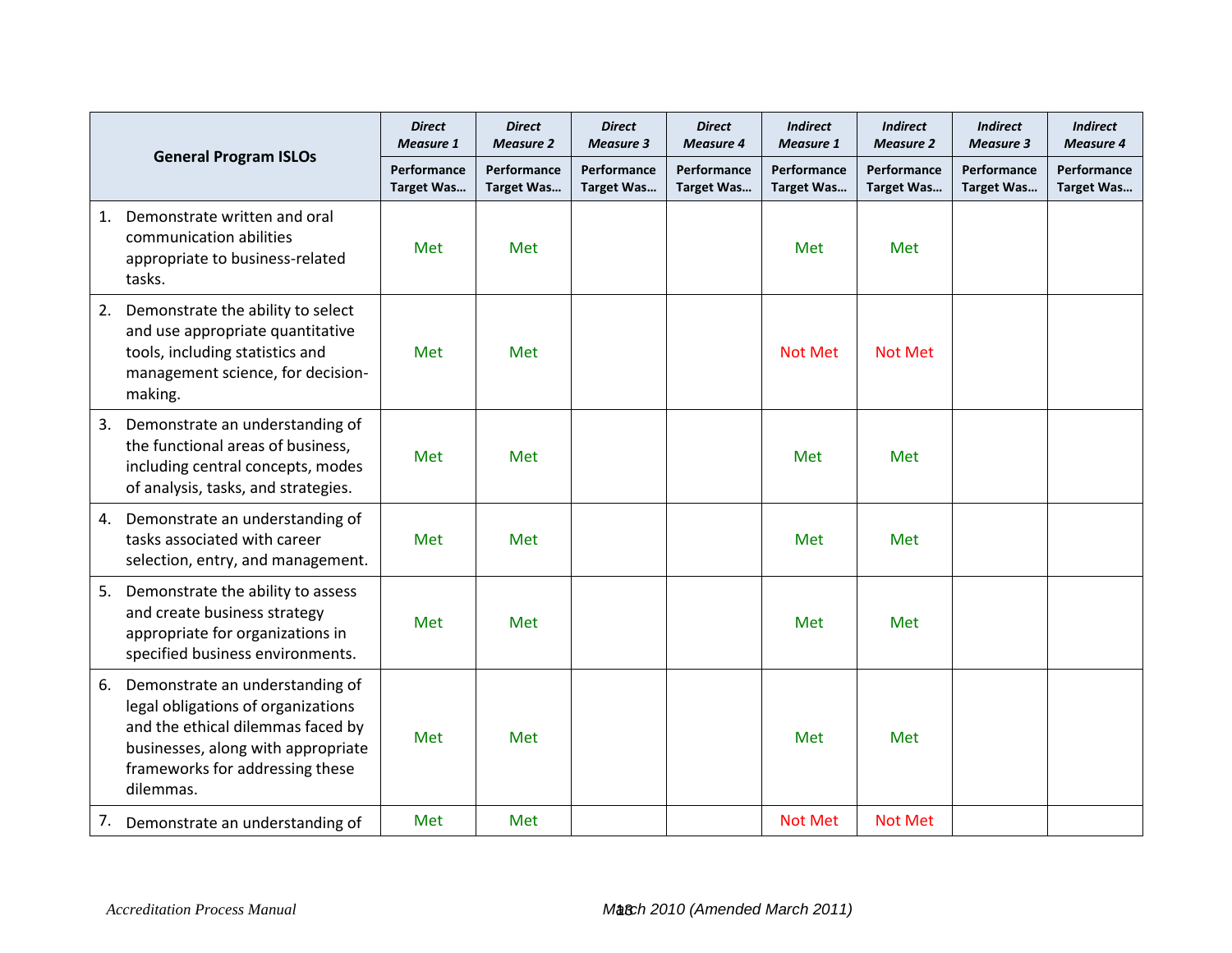| information technology as it<br>influences organizational processes<br>and system tasks, as well as the<br>ability to use information<br>technology to address functional<br>business tasks. |            |     |     |                |                |  |
|----------------------------------------------------------------------------------------------------------------------------------------------------------------------------------------------|------------|-----|-----|----------------|----------------|--|
| Demonstrate an understanding of<br>8.<br>the domestic and global economic<br>environments and their influence<br>on firm-level decision-making.                                              | <b>Met</b> | Met |     | Met            | Met            |  |
| Demonstrate an understanding of<br>9.<br>individual and group dynamics in<br>organizations.                                                                                                  | Met        | Met |     | Met            | Met            |  |
| 10 Demonstrate an understanding of<br>the connections between<br>academic work and real-life<br>situations engaged in Service<br>Learning experiences.                                       |            |     | Met | Met            |                |  |
| 11 Demonstrate an understanding of<br>the management of business<br>operations.                                                                                                              | Met        | Met |     | <b>Not Met</b> | <b>Not Met</b> |  |
| 12 Demonstrate an understanding of<br>the distinctive features and<br>challenges of conducting business<br>internationally.                                                                  | Met        | Met |     | Met            | Met            |  |
| Proposed Courses of Action for Improvement in Learning Outcomes for which Performance Targets Were Not Met:                                                                                  |            |     |     |                |                |  |
| 1. Targets were not met for information systems (perceived learning at the time of the course and end of program), quantitative analysis                                                     |            |     |     |                |                |  |

(perceived learning at the time of the course and at end of program), and operations management (perceived learning at the time of the course and at end of program). Targets were met for direct measures in each of these areas. As a result of these outcomes, the faculty member who teaches across these subject areas is working to provide feedback that more effectively signals to students their learning and accomplishment, so that students have a better sense of their own competence in these topic areas. A development plan is in place to address course structure,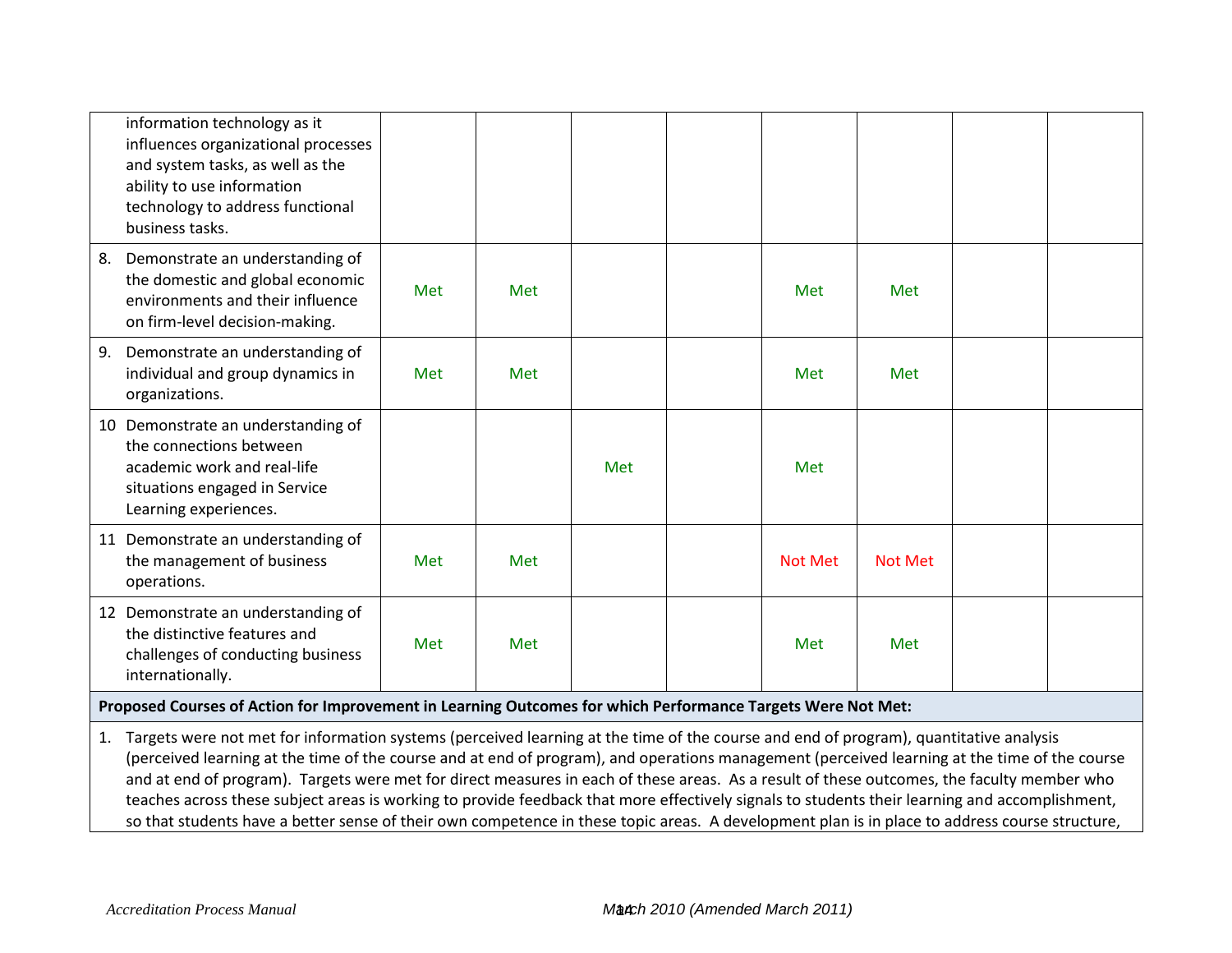pedagody, and assignments in each of these course areas.

#### **Student Learning Assessment for the Bachelor of Science in Accounting**

#### **General Program Intended Student Learning Outcomes (General Program ISLOs)**

- 1. Demonstrate written and oral communication abilities appropriate to business-related tasks.
- 2. Demonstrate the ability to select and use appropriate quantitative tools, including statistics and management science, for decision-making.
- 3. Demonstrate an understanding of the functional areas of business, including central concepts, modes of analysis, tasks, and strategies.
- 4. Demonstrate an understanding of tasks associated with career selection, entry, and management.
- 5. Demonstrate the ability to assess and create business strategy appropriate for organizations in specified business environments.
- 6. Demonstrate an understanding of legal obligations of organizations and the ethical dilemmas faced by businesses, along with appropriate frameworks for addressing these dilemmas.
- 7. Demonstrate an understanding of information technology as it influences organizational processes and system tasks, as well as the ability to use information technology to address functional business tasks.
- 8. Demonstrate an understanding of the domestic and global economic environments and their influence on firm level decision-making.
- 9. Demonstrate an understanding of individual and group dynamics in organizations.
- 10 Demonstrate an understanding of the connections between academic work and real-life situations engaged in Service Learning experiences.
- 11 Demonstrate an understanding of the legal and ethical responsibilities of professional accountants.
- 12 Demonstrate an understanding of the concepts, methods, and processes of control that provide for the accuracy and integrity of financial data and the safeguarding of financial assets.
- 13 Demonstrate an understanding of the concepts of taxation and the impact of taxation on the financial and managerial decisions of business entities.
- 14 Demonstrate an understanding of the concepts, principles, and procedures of auditing and attestation services.
- 15 Demonstrate an understanding of Generally Accepted Accounting Principles and their application to business situations.
- 16 Demonstrate an understanding of the preparation, interpretation, evaluation, and use of financial information for business decision-making.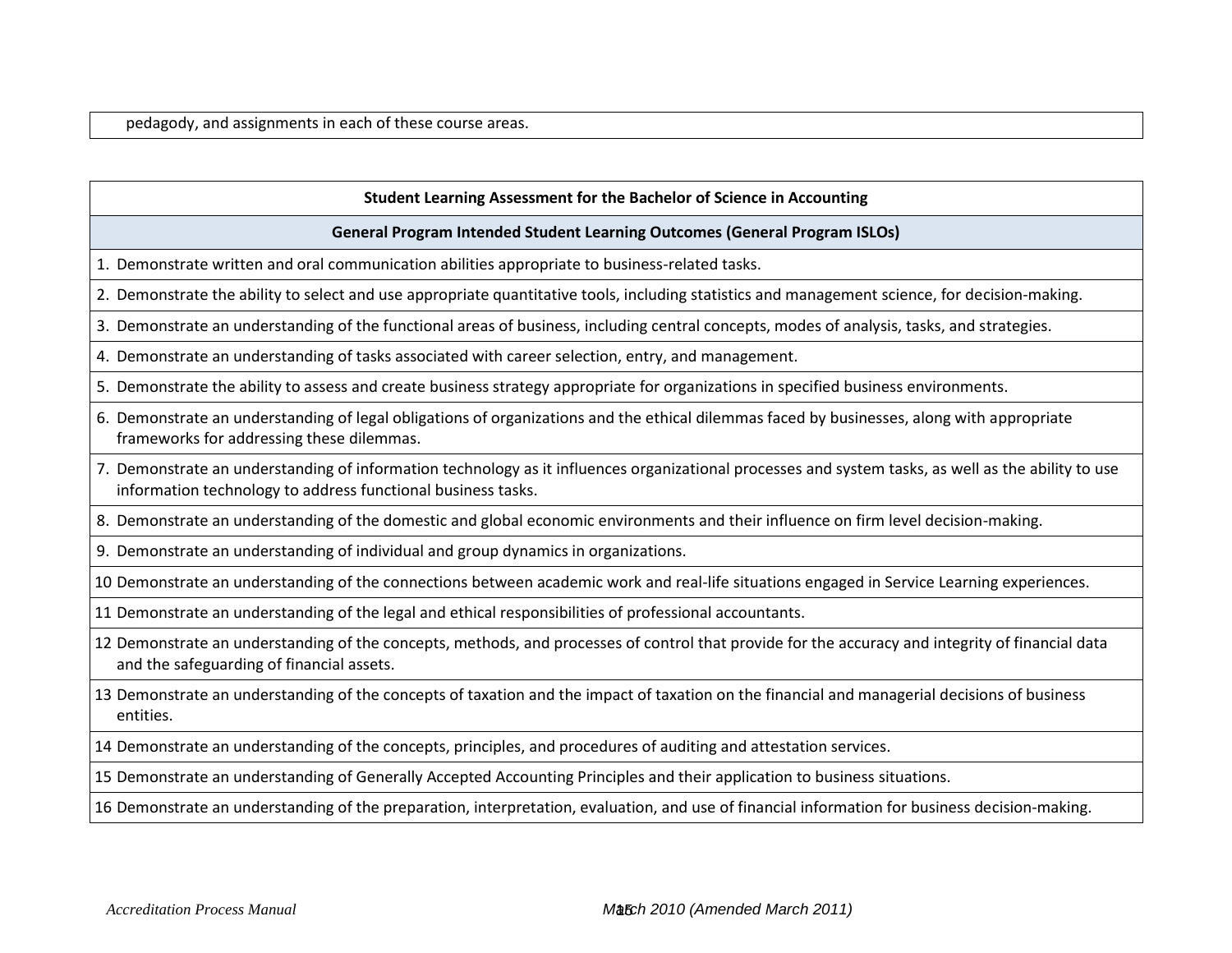| Assessment Instruments for Intended Student Learning Outcomes-<br><b>Direct Measures of Student Learning:</b>                                                              | <b>Performance Objectives (Targets/Criteria) for Direct Measures:</b>                                                                                                                                                                                  |
|----------------------------------------------------------------------------------------------------------------------------------------------------------------------------|--------------------------------------------------------------------------------------------------------------------------------------------------------------------------------------------------------------------------------------------------------|
| 1. Peregrine Academic Services CPC Exam and supplemental<br>Chaminade questions for Career Development and Professional<br><b>Writing and Presentation</b>                 | Average performance on Peregrine Exam at or above National Comparison<br>Group                                                                                                                                                                         |
| General Program ISLOs Assessed by this Measure:                                                                                                                            | Average performance on Chaminade Supplemental Questions on Career                                                                                                                                                                                      |
| Peregrine Academic Services Exam - ISLOs 2, 3, 5 - 9                                                                                                                       | Development and Professional Writing and Presentation at 70% or above                                                                                                                                                                                  |
| Chaminade Supplemental Questions - ISLOs 1, 4                                                                                                                              |                                                                                                                                                                                                                                                        |
| 2. Peregrine Academic Services Accounting Exam                                                                                                                             | Average performance at or above National Comparison Group                                                                                                                                                                                              |
| General Program ISLOs Assessed by this Measure: 11 - 16                                                                                                                    |                                                                                                                                                                                                                                                        |
| 3. Final Group Presentations in BU 469 Business Strategy                                                                                                                   | Average faculty rating for each group at 24 or above out of 32 possible                                                                                                                                                                                |
| General Program ISLOs Assessed by this Measure: General Program<br>ISLOs Assessed by this Measure: $1 - 9$ , 16                                                            | points, which reflects an average score on rubric dimensions of 3 points out<br>of 4, where 3 points indicates fully successful performance (multiple faculty<br>rate each group)                                                                      |
| 4. Final Group Presentations in BU 470 Senior Field Experience<br>General Program ISLOs Assessed by this Measure: 10                                                       | Average faculty rating for each group at 15 or above out of 20 possible<br>points, which reflects an average score on rubric dimensions of 3 points out<br>of 4, where 3 points indicates proficient performance (multiple faculty rate<br>each group) |
| Assessment Instruments for Intended Student Learning Outcomes-<br><b>Indirect Measures of Student Learning:</b>                                                            | Performance Objectives (Targets/Criteria) for Indirect Measures:                                                                                                                                                                                       |
| 1. Student response on course evaluations for all required business<br>and accounting courses to item #7 "I gained a significant amount of<br>knowledge from this course." | Mean response at 4.0 or above on the five-point scale where $1 =$ strongly<br>disagree, $5 =$ strongly agree, and $4 =$ agree                                                                                                                          |
| General Program ISLOs Assessed by this Measure: 1 - 16                                                                                                                     |                                                                                                                                                                                                                                                        |
| 2. Student response to exit survey questions regarding perceived<br>personal competence in required business and courses                                                   | Mean response at 3.0 or above on the five-point scale where $1 =$ minimal, 5<br>$=$ very strong and $3 =$ satisfactory                                                                                                                                 |
| General Program ISLOs Assessed by this Measure: 1 - 9                                                                                                                      |                                                                                                                                                                                                                                                        |
| 3. Placement of graduates into degree-related professional positions                                                                                                       | 80% or above of the prior year's class hold degree-related professional                                                                                                                                                                                |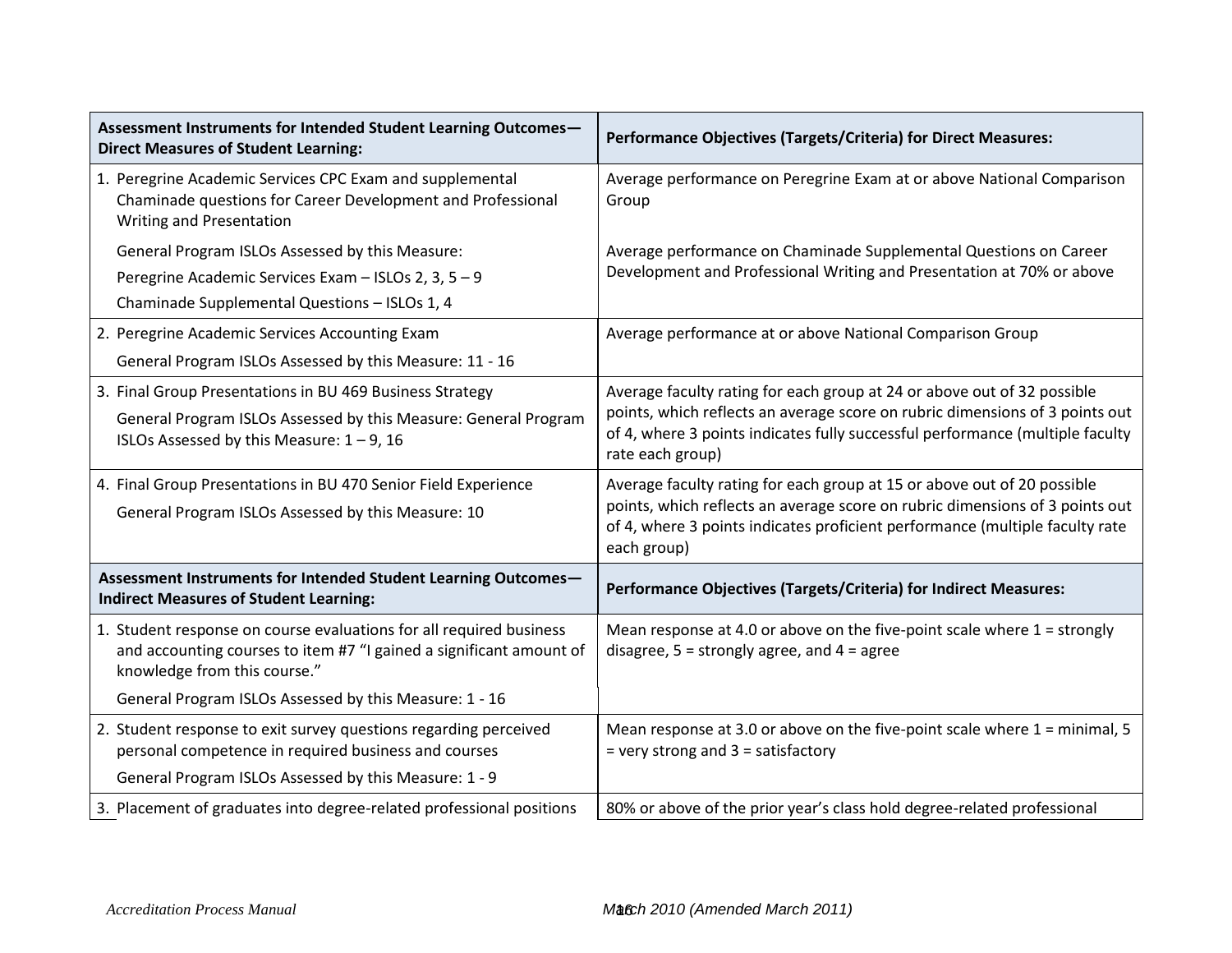| or graduate school                      |                                                                                 | positions and/or are in graduate school                      |                                                     |  |  |  |
|-----------------------------------------|---------------------------------------------------------------------------------|--------------------------------------------------------------|-----------------------------------------------------|--|--|--|
|                                         | General Program ISLOs Assessed by this Measure: 1 - 16                          |                                                              |                                                     |  |  |  |
| 4. Indirect Measure 4                   |                                                                                 |                                                              | Objective (Target/Criterion) for Indirect Measure 4 |  |  |  |
|                                         | General Program ISLOs Assessed by this Measure: Outcomes List                   |                                                              |                                                     |  |  |  |
| Assessed by this Measure: Outcomes List | Major, Concentration, Specialization, Emphasis, Option, Track ISLOs             |                                                              |                                                     |  |  |  |
|                                         |                                                                                 | <b>Assessment Results: Bachelor of Science in Accounting</b> |                                                     |  |  |  |
|                                         | Summary of Results from Implementing Direct Measures of Student Learning:       |                                                              |                                                     |  |  |  |
| 1. Peregrine Academic Services CPC Exam |                                                                                 |                                                              |                                                     |  |  |  |
|                                         | Chaminade Accounting Average Total Score = $66.7\%$ (n = 9)                     |                                                              |                                                     |  |  |  |
|                                         | National Comparison Group (Aggregate Traditional) Average Total Score = 49.4%   |                                                              |                                                     |  |  |  |
|                                         |                                                                                 |                                                              |                                                     |  |  |  |
|                                         | Relative Interpretation of Average Chaminade Student Competency = Above Average |                                                              |                                                     |  |  |  |
|                                         | High Score = 90.9% (Very High); Low Score = 44.5% (Average)                     |                                                              |                                                     |  |  |  |
| <b>ISLO</b>                             | <b>Topic Area</b>                                                               | <b>Chaminade Accounting Students</b>                         | <b>National Comparison Group</b>                    |  |  |  |
| $\overline{2}$                          | <b>Quant. Methods &amp; Statistics</b>                                          | 67.7%                                                        | 46.4%                                               |  |  |  |
| 3                                       | Accounting                                                                      | 61.1%                                                        | 50.8%                                               |  |  |  |
|                                         | <b>Business Finance</b>                                                         | 68.8%                                                        | 44.2%                                               |  |  |  |
|                                         | Human Resource Management                                                       | 75.0%                                                        | 55.6%                                               |  |  |  |
|                                         | Marketing                                                                       | 58.8%                                                        | 46.1%                                               |  |  |  |
|                                         | <b>Operations Management</b>                                                    | 60.0%                                                        | 49.3%                                               |  |  |  |
|                                         |                                                                                 |                                                              |                                                     |  |  |  |
| 5                                       | <b>Strategic Management</b>                                                     | 72.2%                                                        | 53.5%                                               |  |  |  |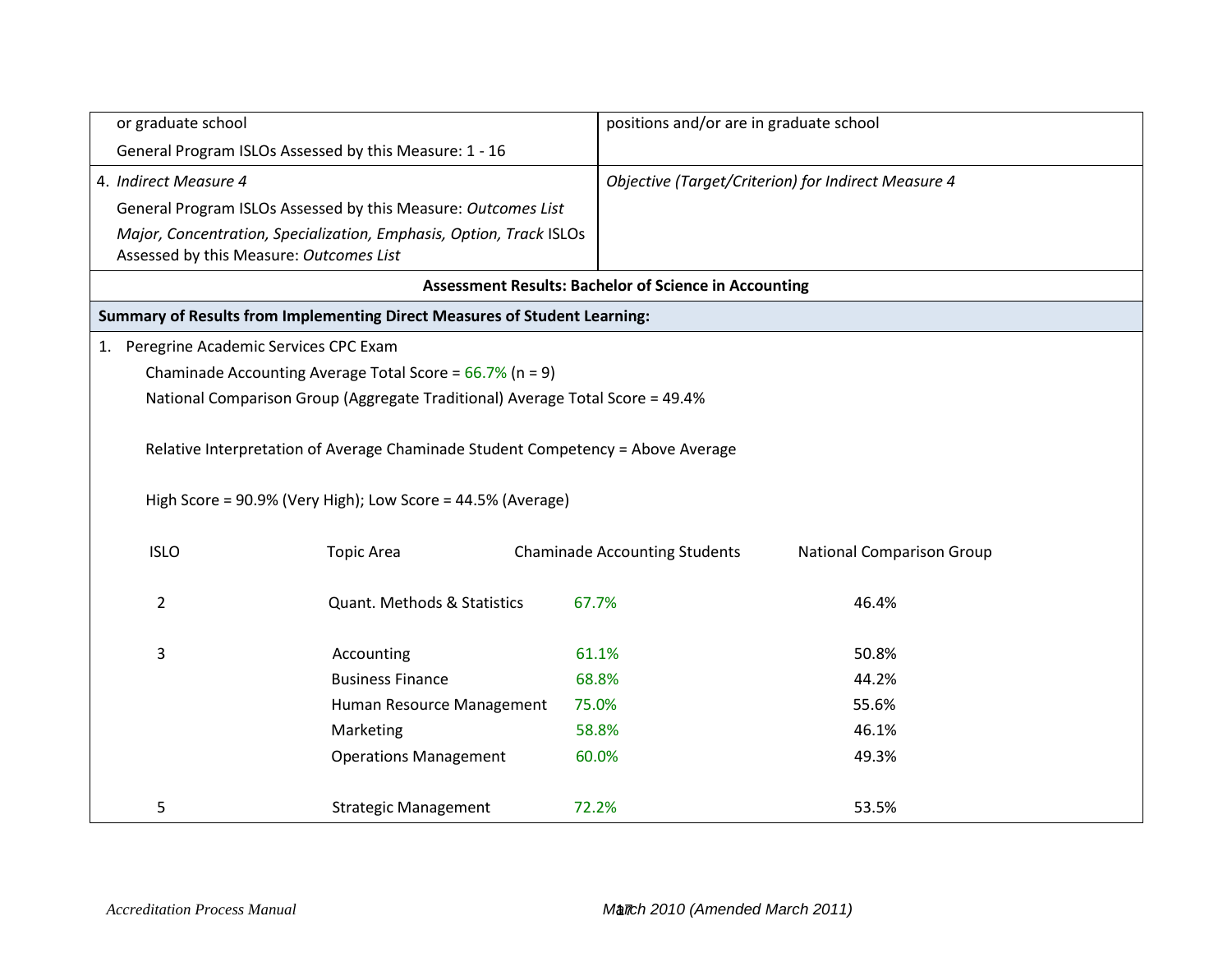| $\boldsymbol{6}$                               | Legal Environment                                                                  | 73.3% | 51.1% |
|------------------------------------------------|------------------------------------------------------------------------------------|-------|-------|
|                                                | <b>Business Ethics</b>                                                             | 61.1% | 49.5% |
|                                                |                                                                                    |       |       |
| $\overline{7}$                                 | <b>Information Management</b>                                                      | 72.2% | 55.4% |
|                                                |                                                                                    |       |       |
| 8                                              | Economics                                                                          | 56.6% | 47.5% |
|                                                |                                                                                    |       |       |
| 9                                              | Management: OB                                                                     | 78.5% | 56.5% |
|                                                |                                                                                    |       |       |
|                                                |                                                                                    |       |       |
| Green = Performance Above Comparison Group     |                                                                                    |       |       |
|                                                |                                                                                    |       |       |
| Red = Performance Below Comparison Group       |                                                                                    |       |       |
|                                                |                                                                                    |       |       |
|                                                |                                                                                    |       |       |
|                                                | Chaminade Supplemental Questions for Career Development and Writing & Presentation |       |       |
|                                                |                                                                                    |       |       |
| $\mathbf{1}$                                   | Writing and Presentation                                                           | 91.6% |       |
|                                                |                                                                                    |       |       |
| 4                                              | Career Development                                                                 | 75.0% |       |
|                                                |                                                                                    |       |       |
| Green = Performance met target                 |                                                                                    |       |       |
| Red = Performance did not meet target          |                                                                                    |       |       |
|                                                |                                                                                    |       |       |
|                                                |                                                                                    |       |       |
| 2. Peregrine Academic Services Accounting Exam |                                                                                    |       |       |
|                                                | Chaminade Accounting Average Total Score = $55.8\%$ (n = 7)                        |       |       |
|                                                | National Comparison Group (Aggregate Traditional) Average Total Score = 50.5%      |       |       |
|                                                |                                                                                    |       |       |
|                                                |                                                                                    |       |       |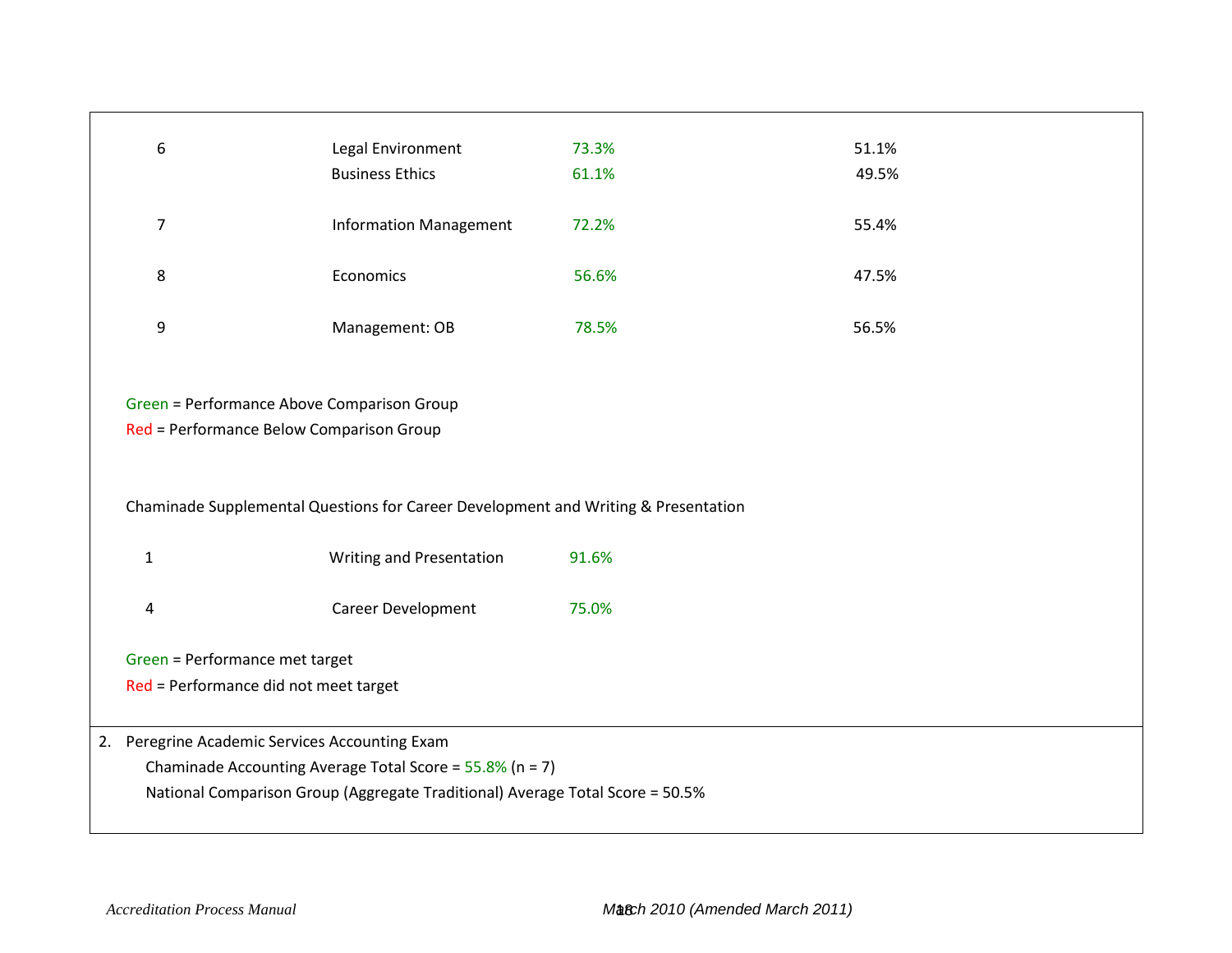|    |                                            | High Score = 78.6% (High); Low Score = 40.0% (Average)       |                                                                                                 |  |  |  |  |  |  |  |  |  |
|----|--------------------------------------------|--------------------------------------------------------------|-------------------------------------------------------------------------------------------------|--|--|--|--|--|--|--|--|--|
|    | Green = Performance Above Comparison Group |                                                              |                                                                                                 |  |  |  |  |  |  |  |  |  |
|    | Red = Performance Below Comparison Group   |                                                              |                                                                                                 |  |  |  |  |  |  |  |  |  |
| 3. |                                            |                                                              | Average Faculty Rating for Groups on Final Strategy Presentation in BU 469 = 26.6 (n = 5 teams) |  |  |  |  |  |  |  |  |  |
|    |                                            | One group of seven did not perform to target on the project. |                                                                                                 |  |  |  |  |  |  |  |  |  |
|    | High Score = $28.2$ (1 group)              |                                                              |                                                                                                 |  |  |  |  |  |  |  |  |  |
|    | Low Score = $24.3$ (1 group)               |                                                              |                                                                                                 |  |  |  |  |  |  |  |  |  |
|    | Average Faculty Rating by ISLO Areas:      |                                                              |                                                                                                 |  |  |  |  |  |  |  |  |  |
|    | <b>ISLOs</b>                               | <b>Topic Area</b>                                            | Average Score                                                                                   |  |  |  |  |  |  |  |  |  |
|    | $\mathbf{1}$                               | Writing and Presentation                                     | 3.4 (5/5 teams met expectations)                                                                |  |  |  |  |  |  |  |  |  |
|    | $\overline{2}$                             | Analysis                                                     | 3.0 (5/5 teams met expections)                                                                  |  |  |  |  |  |  |  |  |  |
|    | 3, 4, 7, 9, 11, 16                         | <b>Organizational Capacities</b>                             | 3.3 (5/5 teams met expectations)                                                                |  |  |  |  |  |  |  |  |  |
|    | 6, 8, 12                                   | Organizational Environment                                   | 3.1 (5/5 teams met expectations)                                                                |  |  |  |  |  |  |  |  |  |
|    | 5                                          | <b>Strategy Development</b>                                  | 3.1 (4/5 teams met expectations)                                                                |  |  |  |  |  |  |  |  |  |

Green = Performance met target Red = Performance did not meet target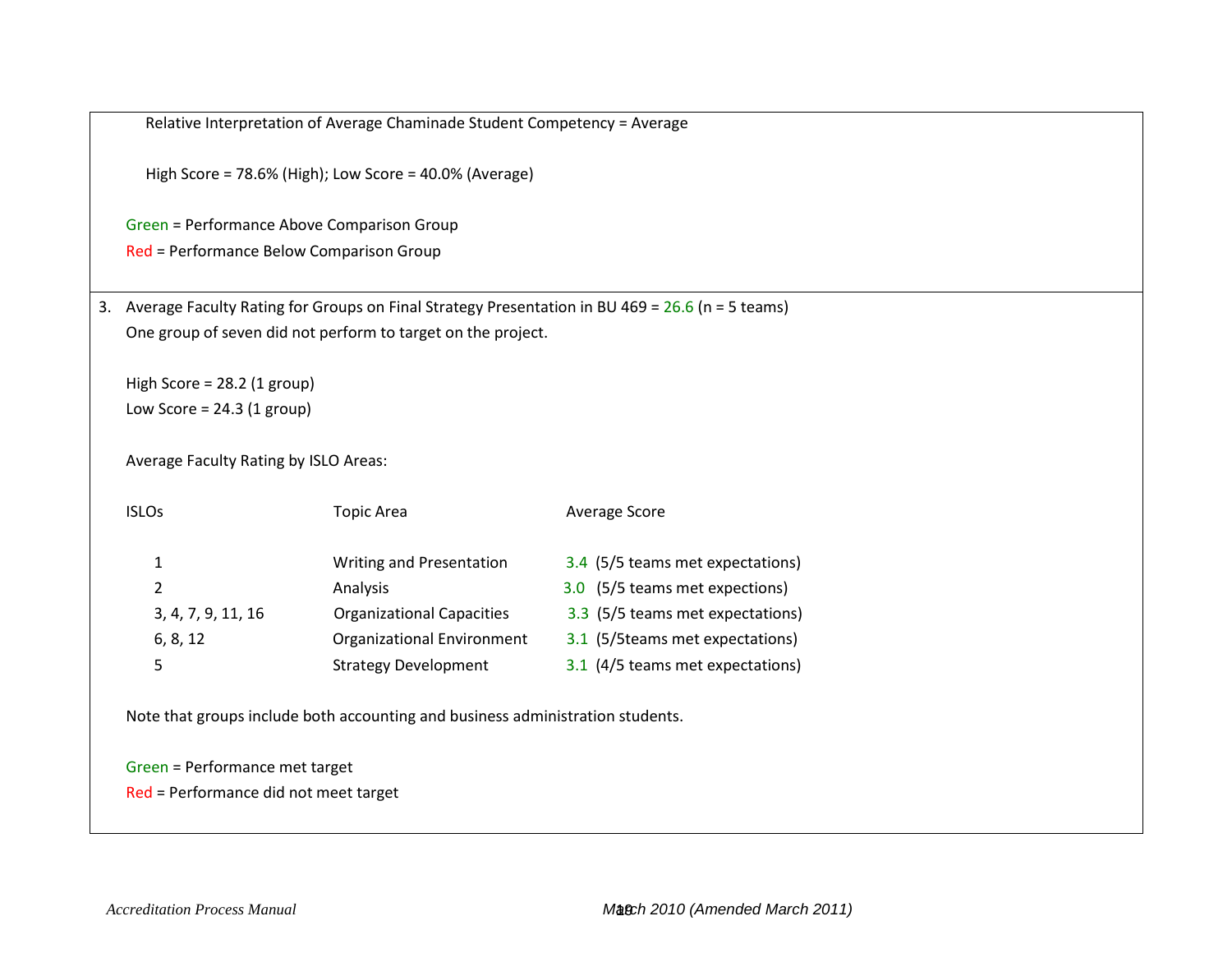4. Average Faculty Rating for Groups on Final Senior Field Experience Presentation in BU 470 = 17.2 (n = 8 teams) One group of seven did not perform to target on the project.

Note that groups include both accounting and business administration students.

Green = Performance met target

Red = Performance did not meet target

## **Summary of Results from Implementing Indirect Measures of Student Learning:**

1. Mean Response to Item #7 on course evaluations "I gained a significant amount of knowledge from this course"

| <b>ISLO</b>    | <b>Topic Area</b>            | <b>Related Course</b>                             | Mean Response                                         | Notes                             |
|----------------|------------------------------|---------------------------------------------------|-------------------------------------------------------|-----------------------------------|
| $\mathbf 1$    | Writing and Presentation     | <b>BU 308</b>                                     | $4.71$ (n = 23)                                       |                                   |
| $\overline{2}$ | <b>Quantitative Analysis</b> | <b>BU 224</b><br><b>BU 324</b>                    | $3.58$ (n = 34)<br>$2.58$ (n = 24)                    | Section with second prof was 4.47 |
| 3              | <b>Business Functions</b>    | <b>BU 200</b><br><b>MKT 301</b><br><b>FIN 301</b> | $4.12$ (n = 77)<br>$4.69$ (n = 28)<br>$4.58$ (n = 12) | Spring section missing            |
|                |                              | AC 201<br>AC 202<br><b>MGT 306</b>                | $4.54$ (n = 40)<br>$4.73$ (n = 34)<br>$4.66$ (n = 26) |                                   |
| 4              | Career Development           | <b>MGT 407</b><br><b>BU 416</b>                   | $3.55$ (n = 15)<br>$4.74$ (n = 27)                    |                                   |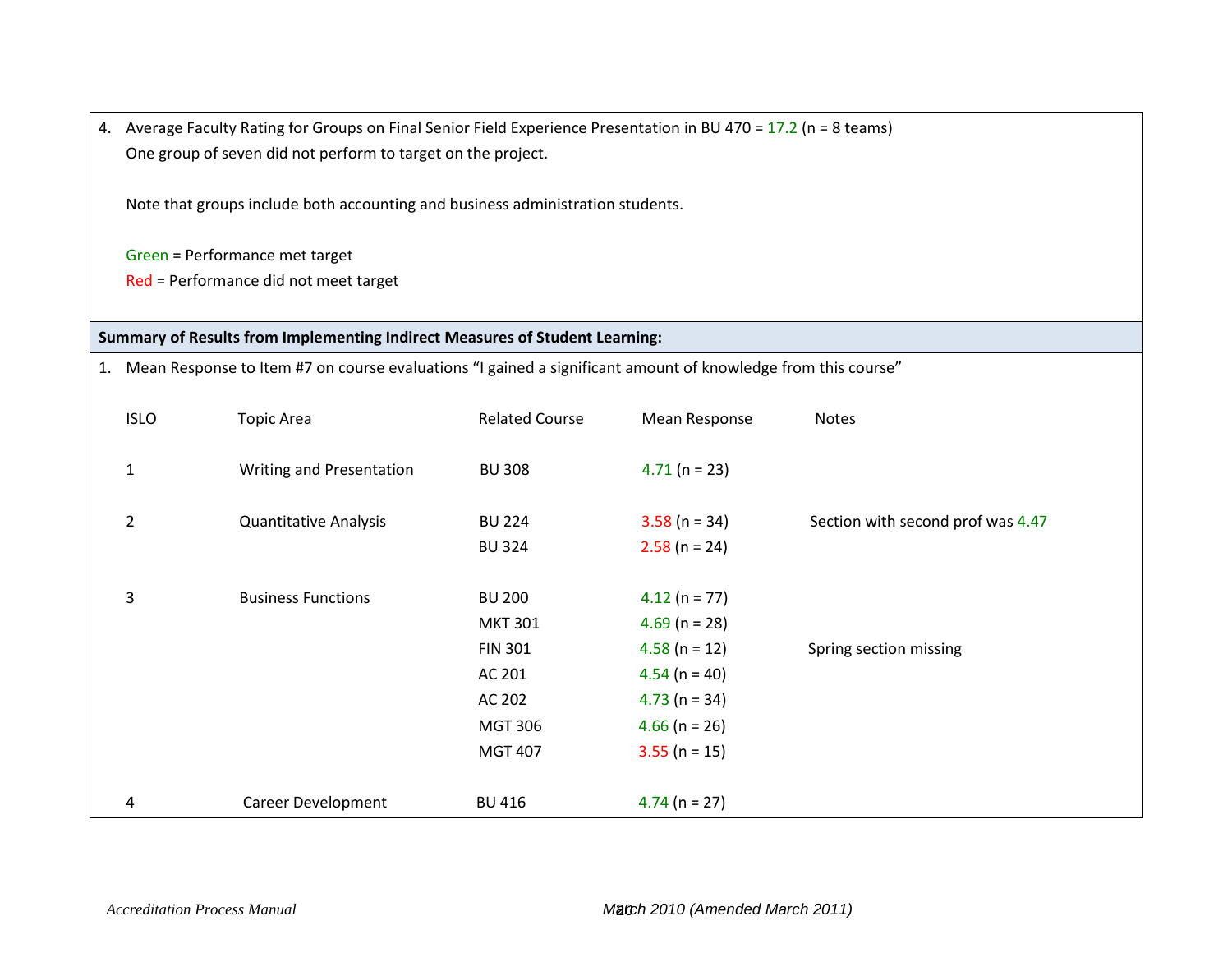| $\overline{5}$             | <b>Business Strategy</b>                      | <b>BU 469</b>                                                                          | $4.94$ (n = 27)                                                                                                                                                  |                      |
|----------------------------|-----------------------------------------------|----------------------------------------------------------------------------------------|------------------------------------------------------------------------------------------------------------------------------------------------------------------|----------------------|
| 6                          | Law and Ethics                                | <b>BU 362</b>                                                                          | $4.50(n = 12)$                                                                                                                                                   | Fall section missing |
| $\overline{7}$             | <b>Information Systems</b>                    | <b>MGT 305</b>                                                                         | $2.63$ (n = 22)                                                                                                                                                  |                      |
| $\bf 8$                    | Economics                                     | EC 201<br>EC 202                                                                       | $4.04$ (n = 56)<br>$4.39$ (n = 29)                                                                                                                               |                      |
| $\boldsymbol{9}$           | Management-OB                                 | <b>BU 200</b>                                                                          | $4.12(n = 77)$                                                                                                                                                   |                      |
| 10                         | Work with Client Organizations BU 470         |                                                                                        | $4.00$ (n = 13)                                                                                                                                                  |                      |
| 11, 12, 15, 16<br>13<br>14 | <b>Advanced Accounting</b><br>Tax<br>Auditing | AC 301<br>AC 302<br>AC 303<br>AC 306<br>AC 404<br>AC 405<br>AC 408<br>AC 306<br>AC 404 | $4.91(n = 11)$<br>$4.91(n = 11)$<br>$4.87$ (n = 15)<br>$4.83$ (n = 12)<br>$4.50 (n = 9)$<br>4.60 ( $n = 5$ )<br>$4.86$ (n = 9)<br>$4.83$ (n = 12)<br>$4.50(n=9)$ |                      |
|                            |                                               | AC 405                                                                                 | 4.60 ( $n = 5$ )                                                                                                                                                 |                      |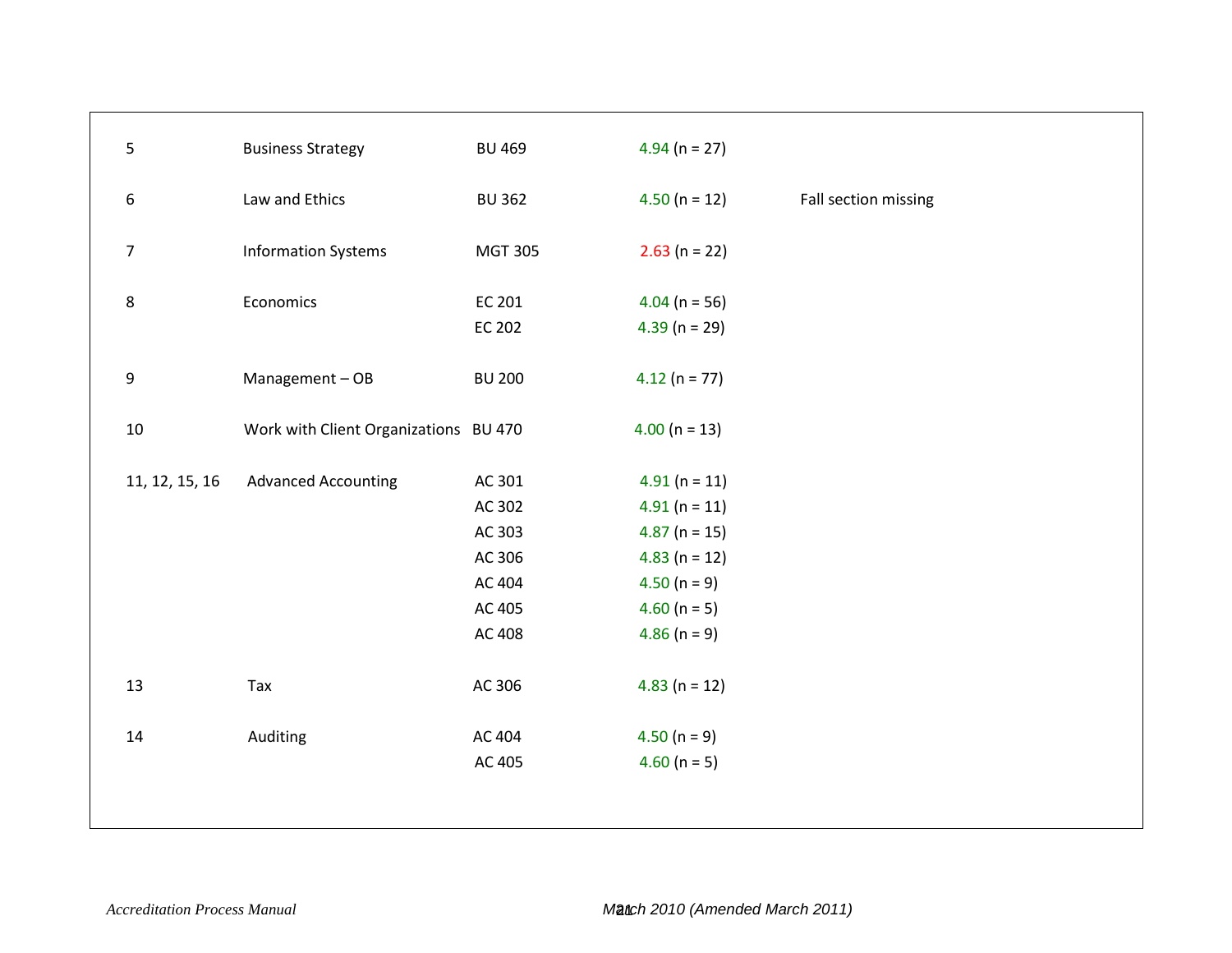Note that the mean responses for courses measuring ISLOs 1 – 10 reflect perceptions of both accounting and business administration students because they are in the same classes. Mean responses for ISLOs 11 – 16 reflect perceptions of accounting students only.

Green = Performance met target

Red = Performance did not meet target

| 2. Mean response to exit survey questions regarding perceived personal competence in required business administration courses (n = 10) |  |
|----------------------------------------------------------------------------------------------------------------------------------------|--|
|----------------------------------------------------------------------------------------------------------------------------------------|--|

|                         |                            | <b>MGT 306</b> | 3.6 |
|-------------------------|----------------------------|----------------|-----|
| $\overline{\mathbf{4}}$ | Career Development         | <b>BU 416</b>  | 4.5 |
| 5                       | <b>Business Strategy</b>   | <b>BU 469</b>  | 4.3 |
| $\boldsymbol{6}$        | Law and Ethics             | <b>BU 362</b>  | 3.3 |
| $\overline{7}$          | <b>Information Systems</b> | <b>MGT 305</b> | 2.2 |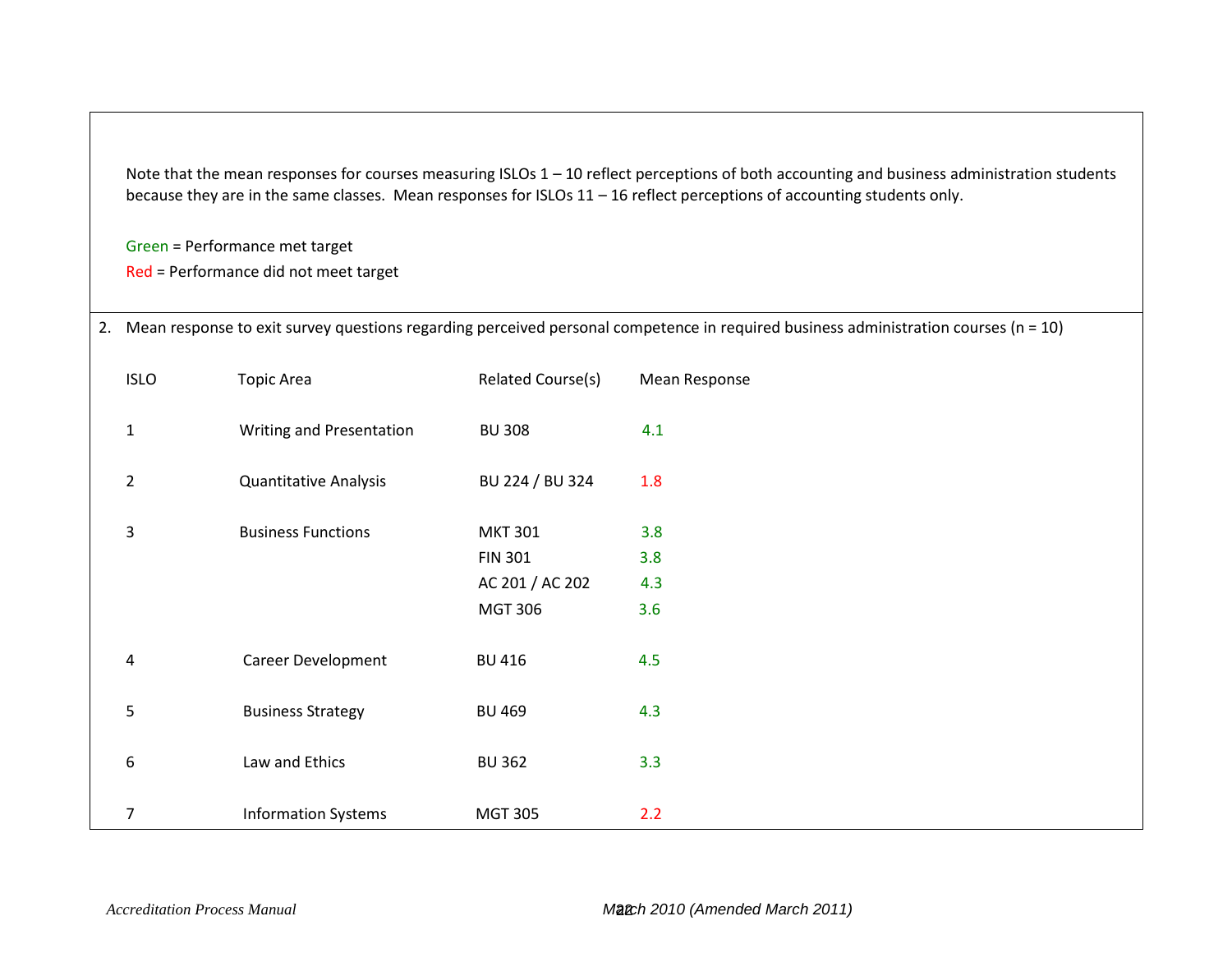|    | 8                                                                                                                                                           | Economics                                                                   |                                   | EC 201 / EC 202                   | 3.1                               |                                     |                                     |                                     |                                     |                                     |
|----|-------------------------------------------------------------------------------------------------------------------------------------------------------------|-----------------------------------------------------------------------------|-----------------------------------|-----------------------------------|-----------------------------------|-------------------------------------|-------------------------------------|-------------------------------------|-------------------------------------|-------------------------------------|
|    |                                                                                                                                                             |                                                                             |                                   |                                   |                                   |                                     |                                     |                                     |                                     |                                     |
|    | 9                                                                                                                                                           | Management-OB                                                               |                                   | <b>BU 200</b>                     | 3.5                               |                                     |                                     |                                     |                                     |                                     |
|    |                                                                                                                                                             | Green = Performance met target<br>Red = Performance did not meet target     |                                   |                                   |                                   |                                     |                                     |                                     |                                     |                                     |
| 3. |                                                                                                                                                             | The percentage of prior year graduates in degree-related positions was 100% |                                   |                                   |                                   |                                     |                                     |                                     |                                     |                                     |
|    |                                                                                                                                                             |                                                                             |                                   |                                   |                                   |                                     |                                     |                                     |                                     |                                     |
|    | 7 of 7 students reporting were employed in accounting or business-related positions. Status was not available for one graduate at the time of<br>reporting. |                                                                             |                                   |                                   |                                   |                                     |                                     |                                     |                                     |                                     |
|    |                                                                                                                                                             | Green = Performance met target                                              |                                   |                                   |                                   |                                     |                                     |                                     |                                     |                                     |
|    |                                                                                                                                                             | Red = Performance did not meet target                                       |                                   |                                   |                                   |                                     |                                     |                                     |                                     |                                     |
|    |                                                                                                                                                             |                                                                             |                                   |                                   |                                   |                                     |                                     |                                     |                                     |                                     |
|    |                                                                                                                                                             | 4. Summary of Results for Indirect Measure 4                                |                                   |                                   |                                   |                                     |                                     |                                     |                                     |                                     |
|    |                                                                                                                                                             | <b>Summary of Achievement of Intended Student Learning Outcomes:</b>        |                                   |                                   |                                   |                                     |                                     |                                     |                                     |                                     |
|    |                                                                                                                                                             | <b>Intended Student Learning Outcomes</b>                                   |                                   |                                   |                                   | <b>Learning Assessment Measures</b> |                                     |                                     |                                     |                                     |
|    |                                                                                                                                                             |                                                                             | <b>Direct</b><br><b>Measure 1</b> | <b>Direct</b><br><b>Measure 2</b> | <b>Direct</b><br><b>Measure 3</b> | <b>Direct</b><br><b>Measure 4</b>   | <b>Indirect</b><br><b>Measure 1</b> | <b>Indirect</b><br><b>Measure 2</b> | <b>Indirect</b><br><b>Measure 3</b> | <b>Indirect</b><br><b>Measure 4</b> |
|    |                                                                                                                                                             | <b>General Program ISLOs</b>                                                | Performance<br><b>Target Was</b>  | Performance<br><b>Target Was</b>  | Performance<br><b>Target Was</b>  | Performance<br><b>Target Was</b>    | Performance<br><b>Target Was</b>    | Performance<br>Target Was           | Performance<br><b>Target Was</b>    | Performance<br><b>Target Was</b>    |
| 1. | Demonstrate written and oral<br>communication abilities                                                                                                     | appropriate to business-related                                             | Met                               |                                   | Met                               |                                     | Met                                 | Met                                 |                                     |                                     |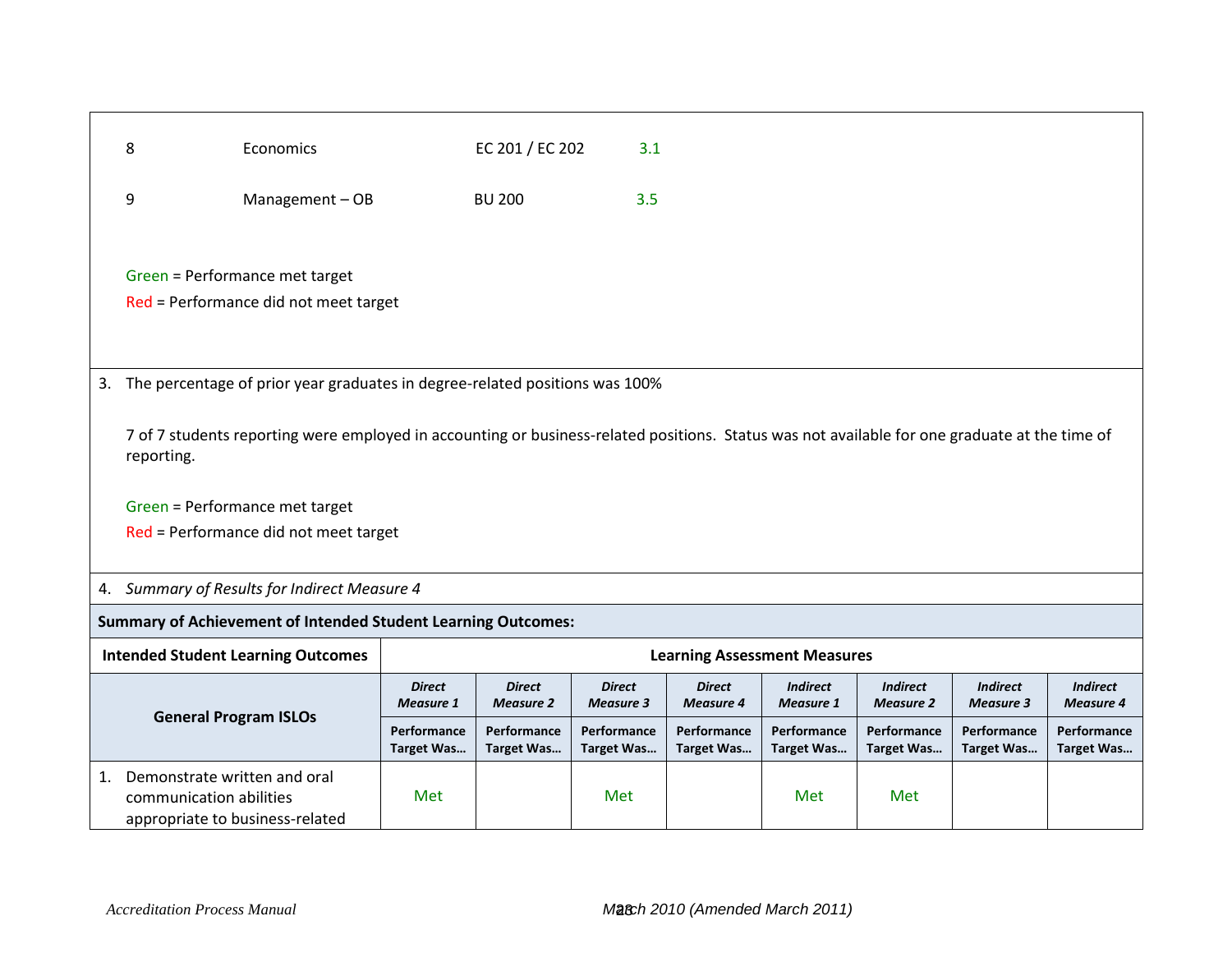| tasks.                                                                                                                                                                                                                                |     |     |                |                |  |
|---------------------------------------------------------------------------------------------------------------------------------------------------------------------------------------------------------------------------------------|-----|-----|----------------|----------------|--|
| Demonstrate the ability to select<br>2.<br>and use appropriate quantitative<br>tools, including statistics and<br>management science, for decision-<br>making.                                                                        | Met | Met | <b>Not Met</b> | <b>Not Met</b> |  |
| 3.<br>Demonstrate an understanding of<br>the functional areas of business,<br>including central concepts, modes<br>of analysis, tasks, and strategies.                                                                                | Met | Met | Met            | Met            |  |
| Demonstrate an understanding of<br>4.<br>tasks associated with career<br>selection, entry, and management.                                                                                                                            | Met | Met | Met            | Met            |  |
| 5.<br>Demonstrate the ability to assess<br>and create business strategy<br>appropriate for organizations in<br>specified business environments.                                                                                       | Met | Met | Met            | Met            |  |
| Demonstrate an understanding of<br>6.<br>legal obligations of organizations<br>and the ethical dilemmas faced by<br>businesses, along with appropriate<br>frameworks for addressing these<br>dilemmas.                                | Met | Met | Met            | Met            |  |
| Demonstrate an understanding of<br>7.<br>information technology as it<br>influences organizational processes<br>and system tasks, as well as the<br>ability to use information<br>technology to address functional<br>business tasks. | Met | Met | <b>Not Met</b> | <b>Not Met</b> |  |
| 8.<br>Demonstrate an understanding of                                                                                                                                                                                                 | Met | Met | Met            | Met            |  |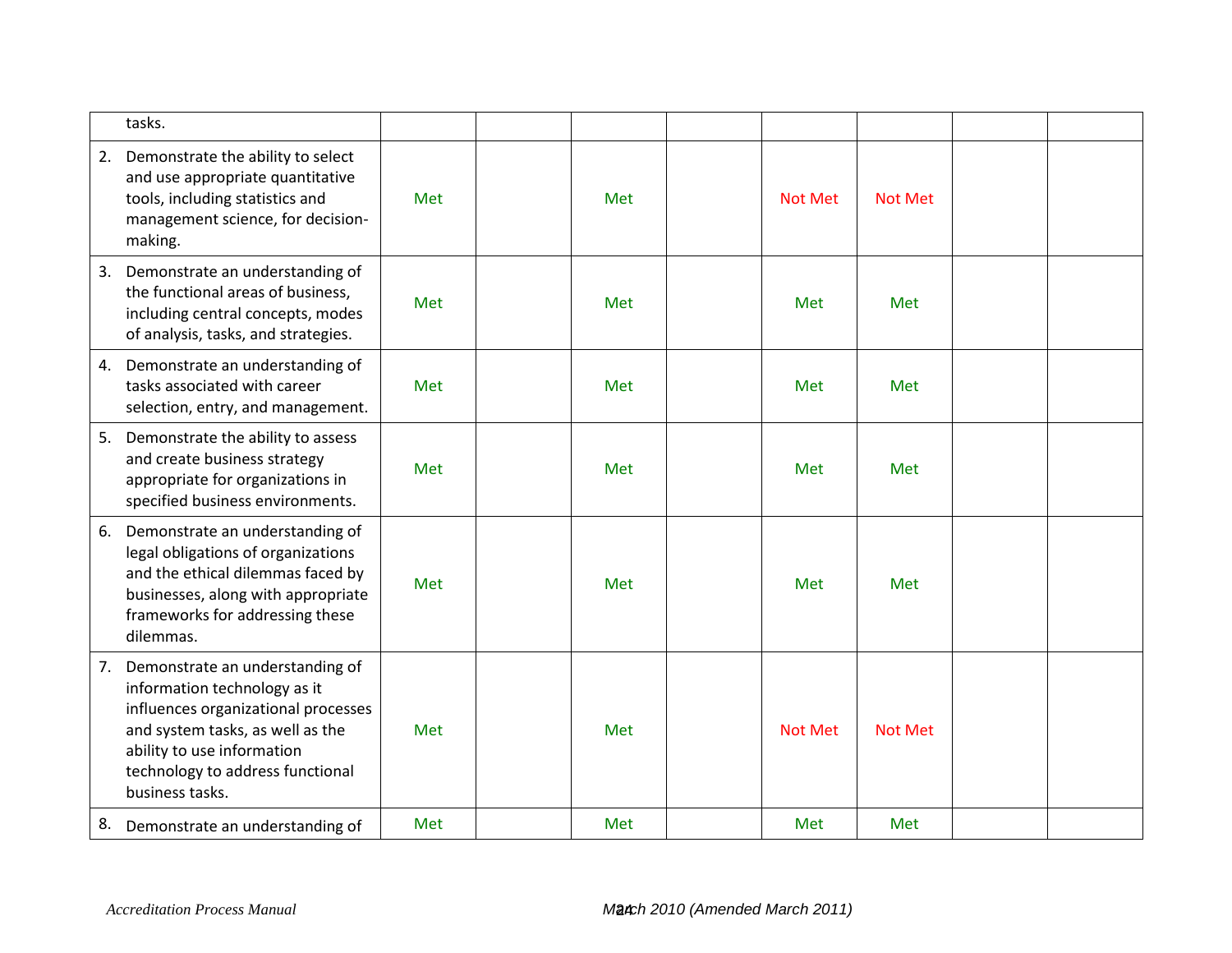| the domestic and global economic<br>environments and their influence<br>on firm level decision-making.                                                                                                    |     |     |     |     |     |     |  |
|-----------------------------------------------------------------------------------------------------------------------------------------------------------------------------------------------------------|-----|-----|-----|-----|-----|-----|--|
| Demonstrate an understanding of<br>9.<br>individual and group dynamics in<br>organizations.                                                                                                               | Met |     | Met |     | Met | Met |  |
| 10 Demonstrate an understanding of<br>the connections between<br>academic work and real-life<br>situations engaged in Service<br>Learning experiences.                                                    |     |     |     | Met | Met |     |  |
| 11 Demonstrate an understanding of<br>the legal and ethical<br>responsibilities of professional<br>accountants.                                                                                           |     | Met |     |     | Met |     |  |
| 12 Demonstrate an understanding of<br>the concepts, methods, and<br>processes of control that provide<br>for the accuracy and integrity of<br>financial data and the safeguarding<br>of financial assets. |     | Met |     |     | Met |     |  |
| 13 Demonstrate an understanding of<br>the concepts of taxation and the<br>impact of taxation on the financial<br>and managerial decisions of<br>business entities.                                        |     | Met |     |     | Met |     |  |
| 14 Demonstrate an understanding of<br>the concepts, principles, and<br>procedures of auditing and<br>attestation services.                                                                                |     | Met |     |     | Met |     |  |
| 15 Demonstrate an understanding of                                                                                                                                                                        |     | Met |     |     | Met |     |  |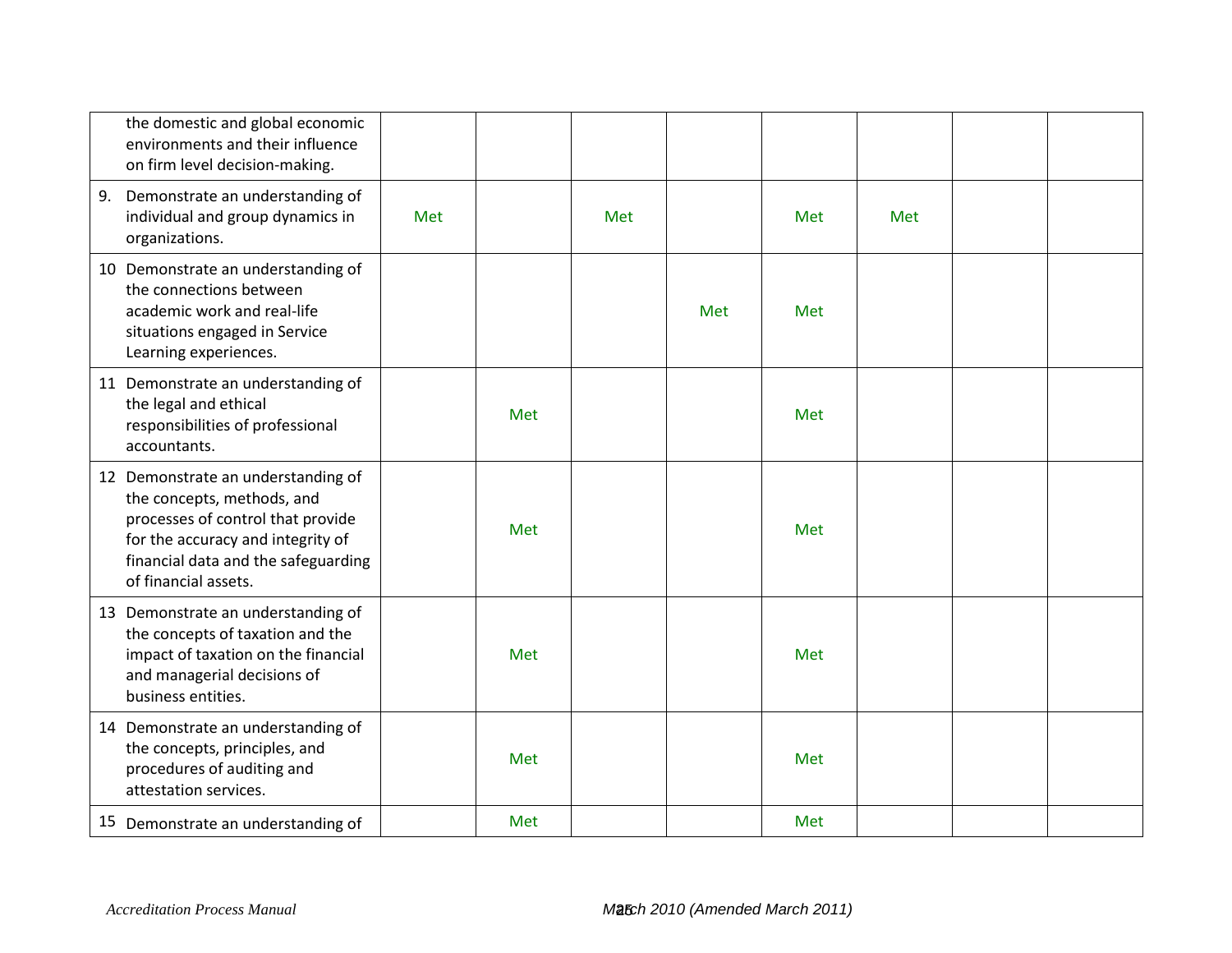| <b>Generally Accepted Accounting</b><br>Principles and their application to<br>business situations.                                                                                                                                                                                                                                                                                                                                                                                                                                                                                        |  |     |     |  |     |  |  |  |  |
|--------------------------------------------------------------------------------------------------------------------------------------------------------------------------------------------------------------------------------------------------------------------------------------------------------------------------------------------------------------------------------------------------------------------------------------------------------------------------------------------------------------------------------------------------------------------------------------------|--|-----|-----|--|-----|--|--|--|--|
| 16 Demonstrate an understanding of<br>the preparation, interpretation,<br>evaluation, and use of financial<br>information for business decision-<br>making.                                                                                                                                                                                                                                                                                                                                                                                                                                |  | Met | Met |  | Met |  |  |  |  |
| Proposed Courses of Action for Improvement in Learning Outcomes for which Performance Targets Were Not Met:                                                                                                                                                                                                                                                                                                                                                                                                                                                                                |  |     |     |  |     |  |  |  |  |
| Targets were not met for information systems (perceived learning at the time of the course and at end of program) and quantitative analysis<br>(perceived learning at the time of the course and end of program). Targets were met for direct measures in each of these areas. As a result of<br>these outcomes, the faculty member who teaches across these subject areas is working to provide feedback that more effectively signals to<br>students their learning and accomplishment, so that students have a better sense of their own competence in these topic areas. A development |  |     |     |  |     |  |  |  |  |

plan is in place to address course structure, pedagody, and assignments in each of these course areas.

#### **Student Learning Assessment for Master of Business Administration (MBA)**

#### **General Program Intended Student Learning Outcomes (General Program ISLOs)**

1. Demonstrate the ability to select and use appropriate quantitative tools to enhance organizational decision-making.

- 2. Demonstrate an understanding of issues central to financial management of an organization and the ability to use financial tools and analysis to inform business decisions.
- 3. Demonstrate an understanding of the process of value creation by an organization and the ability to use concepts and processes of marketing and management to develop competitive advantage for organizations in specified business environments.
- 4. Demonstrate an understanding of the legal obligations and ethical dilemmas faced by businesses and the ability to use related frameworks to inform decision-making.
- 5. Demonstrate an understanding of domestic and global economic environments and the ability to use economic data to inform decision-making.

6. Demonstrate an understanding of leadership dynamics and the ability to identify appropriate leader actions for enhancing individual, group, and system effectiveness.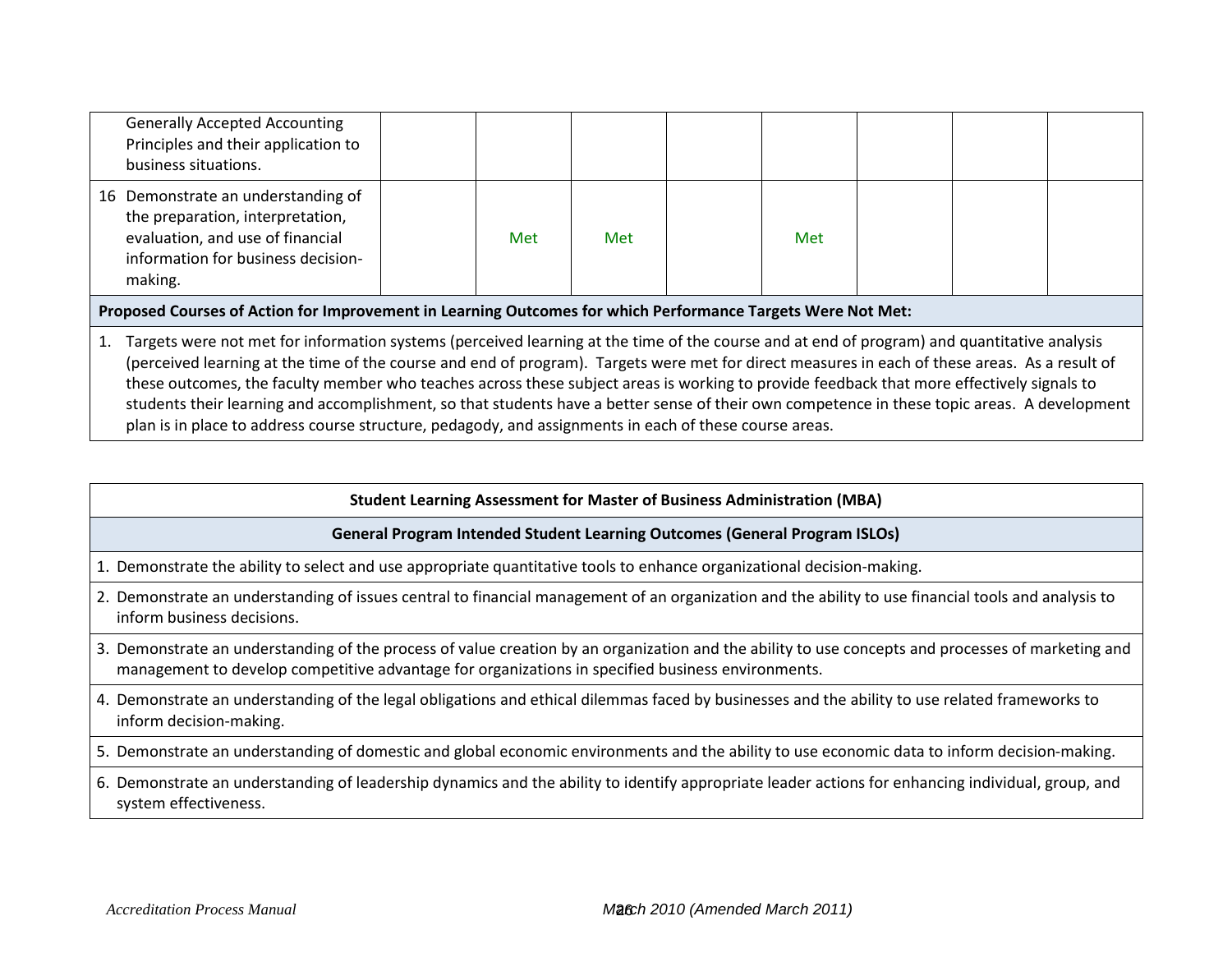| 7. Demonstrate and understanding of the central components and processes of strategic management and the ability to assess and create<br>appropriate strategies for organizations in specified business environments. |                                                                                                                                                         |  |  |  |  |  |  |
|-----------------------------------------------------------------------------------------------------------------------------------------------------------------------------------------------------------------------|---------------------------------------------------------------------------------------------------------------------------------------------------------|--|--|--|--|--|--|
| Assessment Instruments for Intended Student Learning Outcomes-<br><b>Direct Measures of Student Learning:</b>                                                                                                         | Performance Objectives (Targets/Criteria) for Direct Measures:                                                                                          |  |  |  |  |  |  |
| 1. Peregrine Academic Services MBA Exam                                                                                                                                                                               | Average performance at or above National Comparison Group                                                                                               |  |  |  |  |  |  |
| General Program ISLOs Assessed by this Measure: 1 - 7                                                                                                                                                                 |                                                                                                                                                         |  |  |  |  |  |  |
| 2. Final Group Presentations in MBA 800 Strategic Management                                                                                                                                                          | Average faculty rating for each group at 24 or above out of 32 possible<br>points, which reflects an average score on rubric dimensions of 3 points out |  |  |  |  |  |  |
| General Program ISLOs Assessed by this Measure: 1 - 7                                                                                                                                                                 | of 4, where 3 points indicates fully successful performance (multiple faculty<br>rate each group)                                                       |  |  |  |  |  |  |
| 3. Direct Measure 3                                                                                                                                                                                                   | <b>Objective (Target/Criterion) for Direct Measure 3</b>                                                                                                |  |  |  |  |  |  |
| General Program ISLOs Assessed by this Measure: Outcomes List                                                                                                                                                         |                                                                                                                                                         |  |  |  |  |  |  |
| Major, Concentration, Specialization, Emphasis, Option, Track ISLOs<br>Assessed by this Measure: Outcomes List                                                                                                        |                                                                                                                                                         |  |  |  |  |  |  |
| 4. Direct Measure 4                                                                                                                                                                                                   | Objective (Target/Criterion) for Direct Measure 4                                                                                                       |  |  |  |  |  |  |
| General Program ISLOs Assessed by this Measure: Outcomes List                                                                                                                                                         |                                                                                                                                                         |  |  |  |  |  |  |
| Major, Concentration, Specialization, Emphasis, Option, Track ISLOs<br>Assessed by this Measure: Outcomes List                                                                                                        |                                                                                                                                                         |  |  |  |  |  |  |
| Assessment Instruments for Intended Student Learning Outcomes-<br><b>Indirect Measures of Student Learning:</b>                                                                                                       | Performance Objectives (Targets/Criteria) for Indirect Measures:                                                                                        |  |  |  |  |  |  |
| 1. Student response on course evaluations for all MBA core courses to<br>item #7 "I gained a significant amount of knowledge from this<br>course."                                                                    | Mean response at 4.0 or above on the five-point scale where $1 =$ strongly<br>disagree, $5 =$ strongly agree, and $4 =$ agree                           |  |  |  |  |  |  |
| General Program ISLOs Assessed by this Measure: 1 - 7                                                                                                                                                                 |                                                                                                                                                         |  |  |  |  |  |  |
| 2. Student response to exit survey questions regarding perceived<br>personal competence in all MBA core courses.                                                                                                      | Mean response at 3.0 or above on the five-point scale where $1 =$ minimal, 5<br>$=$ very strong and $3 =$ satisfactory                                  |  |  |  |  |  |  |
| General Program ISLOs Assessed by this Measure: 2 - 7                                                                                                                                                                 |                                                                                                                                                         |  |  |  |  |  |  |
| 3. Indirect Measure 3                                                                                                                                                                                                 | Objective (Target/Criterion) for Indirect Measure 3                                                                                                     |  |  |  |  |  |  |

٦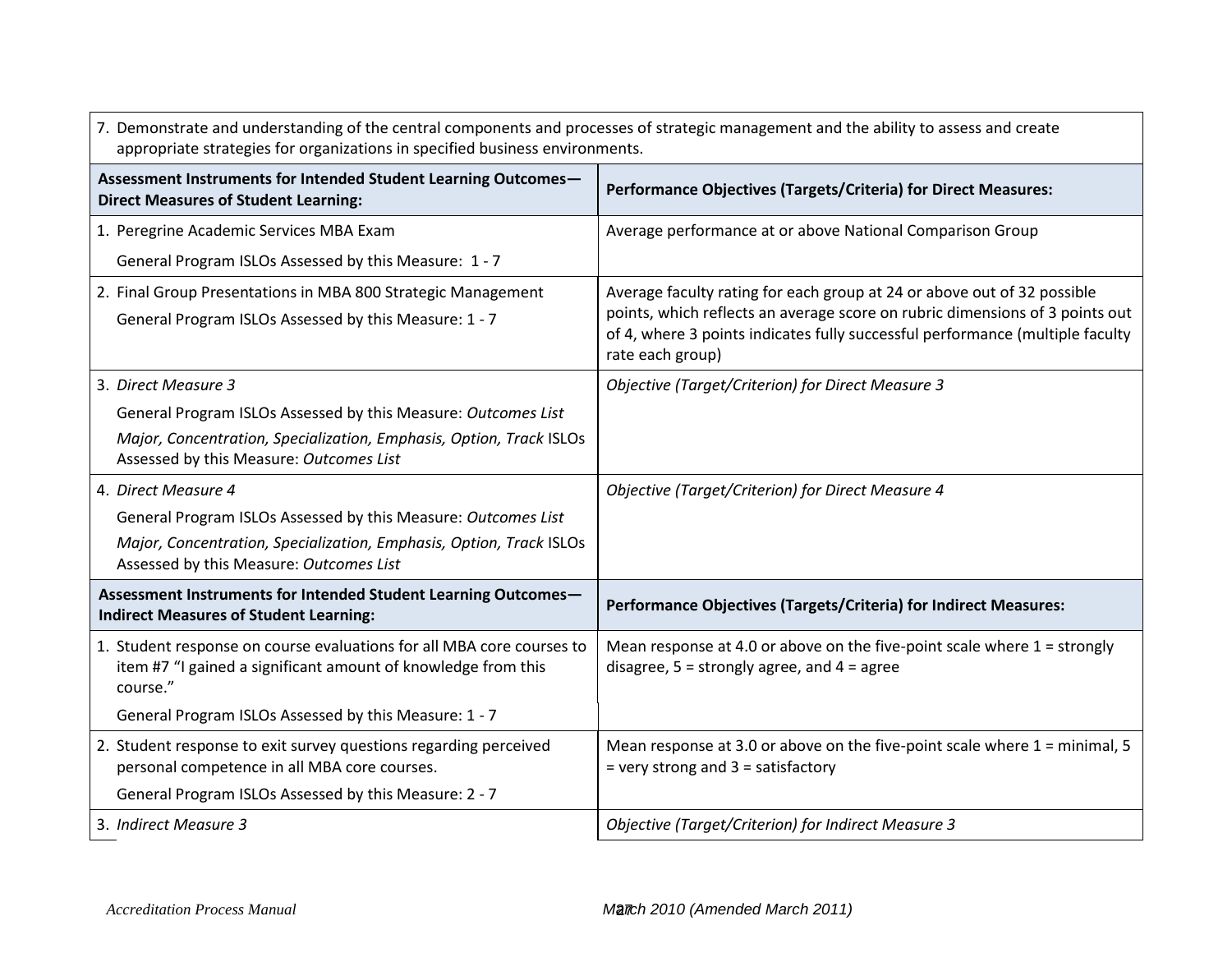| General Program ISLOs Assessed by this Measure: Outcomes List                                                  |                                                                                                                                       |                               |                                                                    |       |  |  |  |  |  |  |
|----------------------------------------------------------------------------------------------------------------|---------------------------------------------------------------------------------------------------------------------------------------|-------------------------------|--------------------------------------------------------------------|-------|--|--|--|--|--|--|
|                                                                                                                | Major, Concentration, Specialization, Emphasis, Option, Track ISLOs<br>Assessed by this Measure: Outcomes List                        |                               |                                                                    |       |  |  |  |  |  |  |
| 4. Indirect Measure 4                                                                                          |                                                                                                                                       |                               | Objective (Target/Criterion) for Indirect Measure 4                |       |  |  |  |  |  |  |
| General Program ISLOs Assessed by this Measure: Outcomes List                                                  |                                                                                                                                       |                               |                                                                    |       |  |  |  |  |  |  |
| Major, Concentration, Specialization, Emphasis, Option, Track ISLOs<br>Assessed by this Measure: Outcomes List |                                                                                                                                       |                               |                                                                    |       |  |  |  |  |  |  |
|                                                                                                                |                                                                                                                                       |                               | <b>Assessment Results: Master of Business Administration (MBA)</b> |       |  |  |  |  |  |  |
|                                                                                                                | Summary of Results from Implementing Direct Measures of Student Learning:                                                             |                               |                                                                    |       |  |  |  |  |  |  |
| 1. Peregrine Academic Services MBA Exam                                                                        |                                                                                                                                       |                               |                                                                    |       |  |  |  |  |  |  |
|                                                                                                                | Chaminade MBA Average Total Score = 76.7% (n = 39)                                                                                    |                               |                                                                    |       |  |  |  |  |  |  |
|                                                                                                                | National Comparison Group (Blended/Hybrid) Average Total Score = 55.6%                                                                |                               |                                                                    |       |  |  |  |  |  |  |
|                                                                                                                | Relative Interpretation of Average Chaminade Student Competency = High<br>High Score = 95.7% (Very High); Low Score = 41.4% (Average) |                               |                                                                    |       |  |  |  |  |  |  |
| <b>ISLO</b>                                                                                                    | <b>Topic Area</b>                                                                                                                     | <b>Chaminade MBA Students</b> | <b>National Comparison Group</b>                                   |       |  |  |  |  |  |  |
| $\mathbf{1}$                                                                                                   | Microeconomics                                                                                                                        | 83.0%                         |                                                                    | 54.4% |  |  |  |  |  |  |
| $\overline{2}$                                                                                                 | Accounting                                                                                                                            | 75.9%                         |                                                                    | 56.8% |  |  |  |  |  |  |
|                                                                                                                | Finance                                                                                                                               | 72.8%                         |                                                                    | 50.3% |  |  |  |  |  |  |
| 3                                                                                                              | Marketing                                                                                                                             | 74.3%                         |                                                                    | 58.2% |  |  |  |  |  |  |
| 4                                                                                                              | <b>Business Ethics</b>                                                                                                                | 73.0%                         |                                                                    | 56.1% |  |  |  |  |  |  |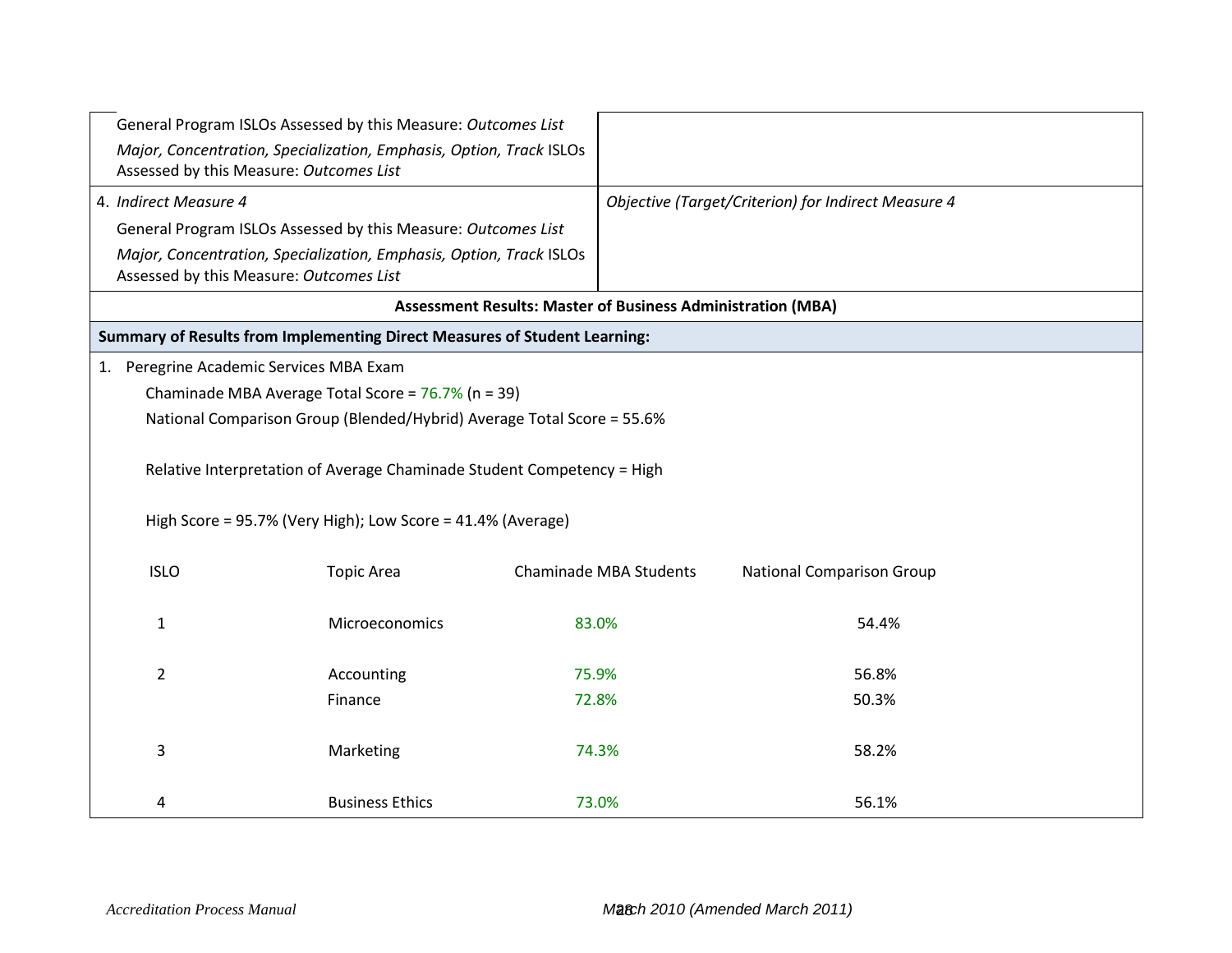| 5                                                                                                                                                     | Macroeconomics                   | 80.0%                            | 54.1% |  |  |  |  |
|-------------------------------------------------------------------------------------------------------------------------------------------------------|----------------------------------|----------------------------------|-------|--|--|--|--|
| $\boldsymbol{6}$                                                                                                                                      | Leadership                       | 80.2%                            | 58.2% |  |  |  |  |
| $\overline{7}$                                                                                                                                        | Strategy                         | 79.4%                            | 58.8% |  |  |  |  |
| Green = Performance Above Comparison Group<br>Red = Performance Below Comparison Group                                                                |                                  |                                  |       |  |  |  |  |
| 2. Average Faculty Rating for Groups on Final Strategy Presentation in MBA 800 = 28.5 (n = 9 teams)<br>All groups performed to target on the project. |                                  |                                  |       |  |  |  |  |
| High Score = 32 (1 group)<br>Low Score = $24$ (1 groups)                                                                                              |                                  |                                  |       |  |  |  |  |
| 8/9 groups performed to target on the project.                                                                                                        |                                  |                                  |       |  |  |  |  |
| Average Faculty Rating by ISLO Areas:                                                                                                                 |                                  |                                  |       |  |  |  |  |
| <b>ISLOs</b>                                                                                                                                          | <b>Topic Area</b>                | Average Score                    |       |  |  |  |  |
| $\mathbf{1}$                                                                                                                                          | Analysis                         | 3.5 (8/9 teams met expections)   |       |  |  |  |  |
| 2, 3, 6                                                                                                                                               | <b>Organizational Capacities</b> | 3.7 (8/9 teams met expectations) |       |  |  |  |  |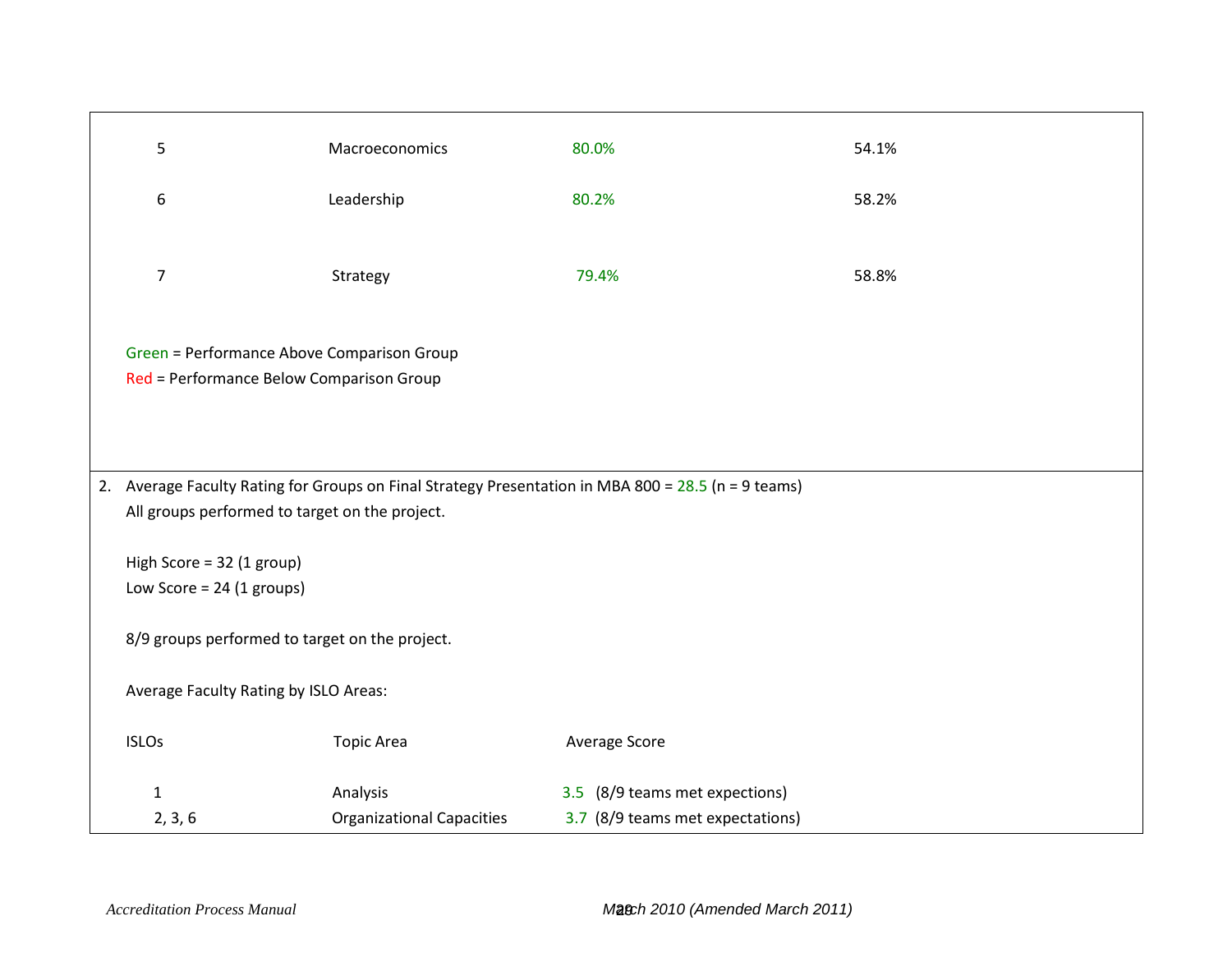| 4, 5                                       | Organizational Environment                                                                                      |                       | 3.8 (9/9 teams met expectations) |              |  |  |  |  |  |  |
|--------------------------------------------|-----------------------------------------------------------------------------------------------------------------|-----------------------|----------------------------------|--------------|--|--|--|--|--|--|
| $\overline{7}$                             | <b>Strategy Development</b>                                                                                     |                       | 3.6 (8/9 teams met expectations) |              |  |  |  |  |  |  |
|                                            |                                                                                                                 |                       |                                  |              |  |  |  |  |  |  |
| Green = Performance met target             |                                                                                                                 |                       |                                  |              |  |  |  |  |  |  |
| Red = Performance did not meet target      |                                                                                                                 |                       |                                  |              |  |  |  |  |  |  |
|                                            |                                                                                                                 |                       |                                  |              |  |  |  |  |  |  |
| 3. Summary of Results for Direct Measure 3 |                                                                                                                 |                       |                                  |              |  |  |  |  |  |  |
|                                            | 4. Summary of Results for Direct Measure 4                                                                      |                       |                                  |              |  |  |  |  |  |  |
|                                            | Summary of Results from Implementing Indirect Measures of Student Learning:                                     |                       |                                  |              |  |  |  |  |  |  |
|                                            | 1. Mean Response to Item #7 on course evaluations "I gained a significant amount of knowledge from this course" |                       |                                  |              |  |  |  |  |  |  |
|                                            |                                                                                                                 |                       |                                  |              |  |  |  |  |  |  |
| <b>ISLO</b>                                | <b>Topic Area</b>                                                                                               | <b>Related Course</b> | Mean Response                    | <b>Notes</b> |  |  |  |  |  |  |
|                                            |                                                                                                                 |                       |                                  |              |  |  |  |  |  |  |
| $\mathbf{1}$                               | <b>Quantitative Analysis</b>                                                                                    | <b>MBA 520</b>        | 4.42 $(n = 32)$                  |              |  |  |  |  |  |  |
|                                            |                                                                                                                 |                       |                                  |              |  |  |  |  |  |  |
| $\overline{2}$                             | <b>Financial Analysis</b>                                                                                       | MBA 610               | 4.11 ( $n = 64$ )                |              |  |  |  |  |  |  |
|                                            |                                                                                                                 | MBA 611               | 4.84 ( $n = 65$ )                |              |  |  |  |  |  |  |
|                                            |                                                                                                                 |                       |                                  |              |  |  |  |  |  |  |
| 3                                          | <b>Value Creation</b>                                                                                           | MBA 612               | 4.58 ( $n = 76$ )                |              |  |  |  |  |  |  |
|                                            |                                                                                                                 |                       |                                  |              |  |  |  |  |  |  |
| 4                                          | Legal and Ethical Issues                                                                                        | <b>MBA 602</b>        | 4.56 ( $n = 68$ )                |              |  |  |  |  |  |  |
| 5                                          | Economics                                                                                                       | MBA 601               | $4.89$ (n = 68)                  |              |  |  |  |  |  |  |
|                                            |                                                                                                                 |                       |                                  |              |  |  |  |  |  |  |
| 6                                          | Leadership                                                                                                      | <b>MBA 600</b>        | 4.61 ( $n = 67$ )                |              |  |  |  |  |  |  |
|                                            |                                                                                                                 |                       |                                  |              |  |  |  |  |  |  |
| $\overline{7}$                             | Strategy                                                                                                        | <b>MBA 800</b>        | 4.83 $(n = 77)$                  |              |  |  |  |  |  |  |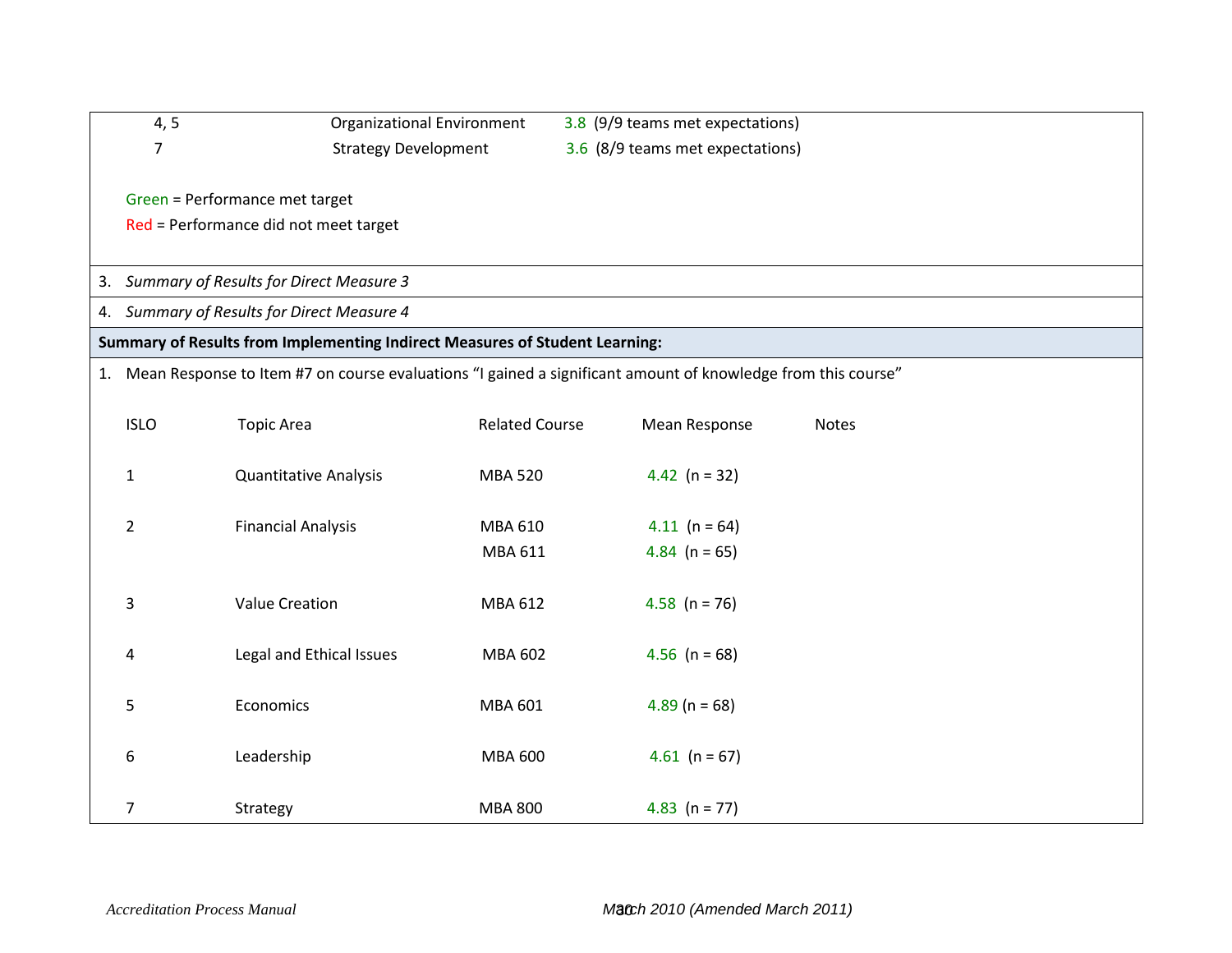## Green = Performance met target

## Red = Performance did not meet target

| 2. Mean response to exit survey questions regarding perceived personal competence in required MBA courses (n = 38) |                                                                      |                   |                  |  |  |  |  |  |
|--------------------------------------------------------------------------------------------------------------------|----------------------------------------------------------------------|-------------------|------------------|--|--|--|--|--|
| <b>ISLO</b>                                                                                                        | <b>Topic Area</b>                                                    | Related Course(s) | Mean Response    |  |  |  |  |  |
| $\overline{2}$                                                                                                     | <b>Financial Analysis</b>                                            | MBA 610           | 3.8 ( $n = 33$ ) |  |  |  |  |  |
|                                                                                                                    |                                                                      | MBA 611           | 4.1 ( $n = 38$ ) |  |  |  |  |  |
| 3                                                                                                                  | <b>Value Creation</b>                                                | MBA 612           | 4.0 ( $n = 38$ ) |  |  |  |  |  |
| 4                                                                                                                  | Legal and Ethical Issues                                             | <b>MBA 602</b>    | 4.3 $(n = 37)$   |  |  |  |  |  |
| 5                                                                                                                  | Economics                                                            | MBA 601           | 3.8 ( $n = 38$ ) |  |  |  |  |  |
| 6                                                                                                                  | Leadership                                                           | <b>MBA 600</b>    | 4.5 ( $n = 38$ ) |  |  |  |  |  |
| 7                                                                                                                  | Strategy                                                             | <b>MBA 800</b>    | 4.3 ( $n = 38$ ) |  |  |  |  |  |
|                                                                                                                    | Green = Performance met target                                       |                   |                  |  |  |  |  |  |
|                                                                                                                    | Red = Performance did not meet target                                |                   |                  |  |  |  |  |  |
|                                                                                                                    | 3. Summary of Results for Indirect Measure 3                         |                   |                  |  |  |  |  |  |
|                                                                                                                    | 4. Summary of Results for Indirect Measure 4                         |                   |                  |  |  |  |  |  |
|                                                                                                                    | <b>Summary of Achievement of Intended Student Learning Outcomes:</b> |                   |                  |  |  |  |  |  |
|                                                                                                                    |                                                                      |                   |                  |  |  |  |  |  |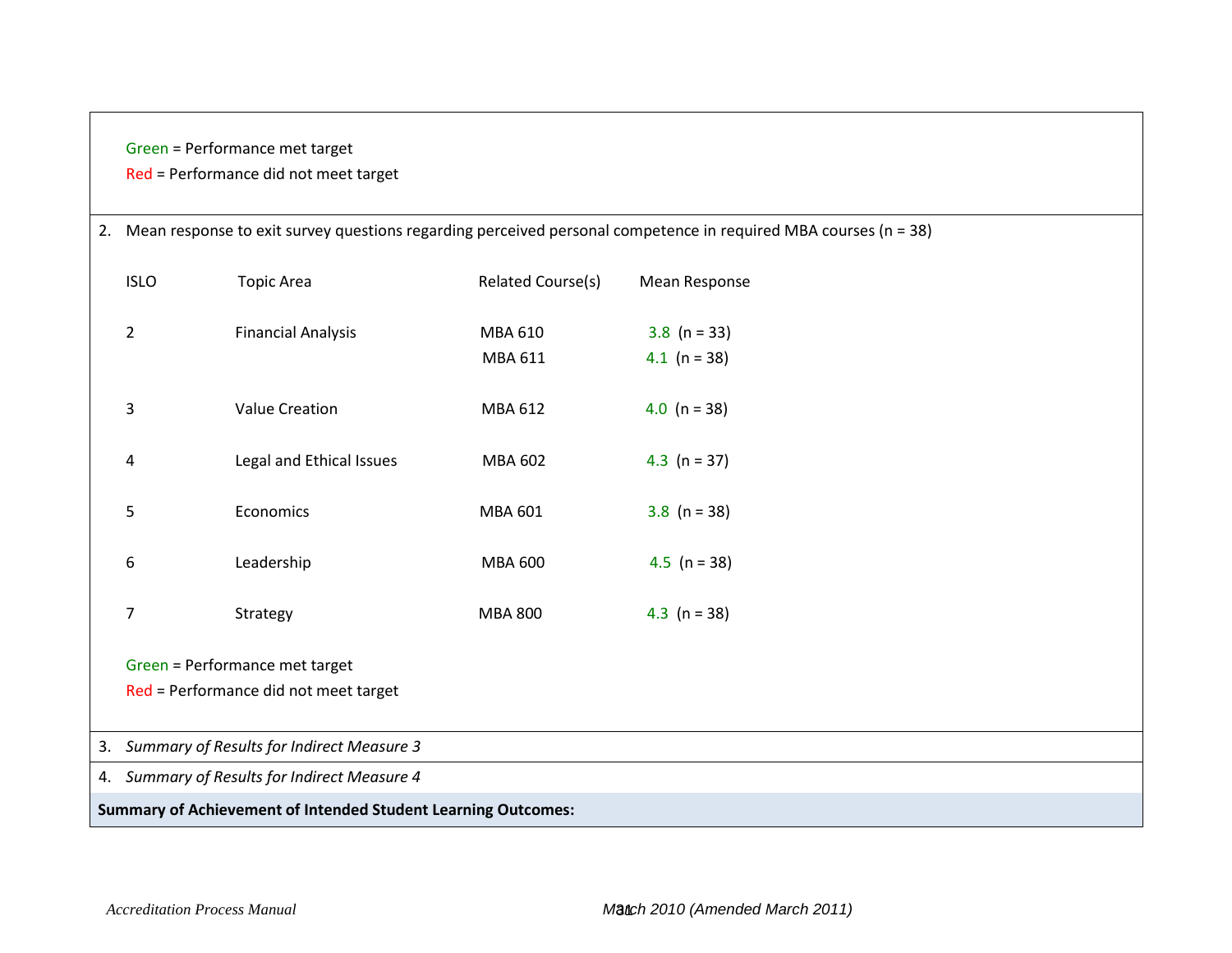| <b>Intended Student Learning Outcomes</b>                                                                                                                                                                                                                                    | <b>Learning Assessment Measures</b> |                                   |                                   |                                   |                                     |                                     |                                     |                                     |
|------------------------------------------------------------------------------------------------------------------------------------------------------------------------------------------------------------------------------------------------------------------------------|-------------------------------------|-----------------------------------|-----------------------------------|-----------------------------------|-------------------------------------|-------------------------------------|-------------------------------------|-------------------------------------|
|                                                                                                                                                                                                                                                                              | <b>Direct</b><br><b>Measure 1</b>   | <b>Direct</b><br><b>Measure 2</b> | <b>Direct</b><br><b>Measure 3</b> | <b>Direct</b><br><b>Measure 4</b> | <b>Indirect</b><br><b>Measure 1</b> | <b>Indirect</b><br><b>Measure 2</b> | <b>Indirect</b><br><b>Measure 3</b> | <b>Indirect</b><br><b>Measure 4</b> |
| <b>General Program ISLOs</b>                                                                                                                                                                                                                                                 | Performance<br><b>Target Was</b>    | Performance<br>Target Was         | Performance<br><b>Target Was</b>  | Performance<br><b>Target Was</b>  | Performance<br><b>Target Was</b>    | Performance<br><b>Target Was</b>    | Performance<br><b>Target Was</b>    | Performance<br><b>Target Was</b>    |
| Demonstrate the ability to select<br>1.<br>and use appropriate quantitative<br>tools to enhance organizational<br>decision-making.                                                                                                                                           | Met                                 | Met                               |                                   |                                   | Met                                 | <b>Not</b><br>Available             |                                     |                                     |
| 2.<br>Demonstrate an understanding of<br>issues central to financial<br>management of an organization<br>and the ability to use financial<br>tools and analysis to inform<br>business decisions.                                                                             | Met                                 | Met                               |                                   |                                   | Met                                 | Met                                 |                                     |                                     |
| 3.<br>Demonstrate an understanding of<br>the process of value creation by an<br>organization and the ability to use<br>concepts and processes of<br>marketing and management to<br>develop competitive advantage for<br>organizations in specified business<br>environments. | Met                                 | Met                               |                                   |                                   | Met                                 | Met                                 |                                     |                                     |
| Demonstrate an understanding of<br>4.<br>the legal obligations and ethical<br>dilemmas faced by businesses and<br>the ability to use related<br>frameworks to inform decision-<br>making.                                                                                    | Met                                 | <b>Met</b>                        |                                   |                                   | Met                                 | Met                                 |                                     |                                     |
| Demonstrate an understanding of<br>5.<br>domestic and global economic                                                                                                                                                                                                        | Met                                 | Met                               |                                   |                                   | Met                                 | Met                                 |                                     |                                     |